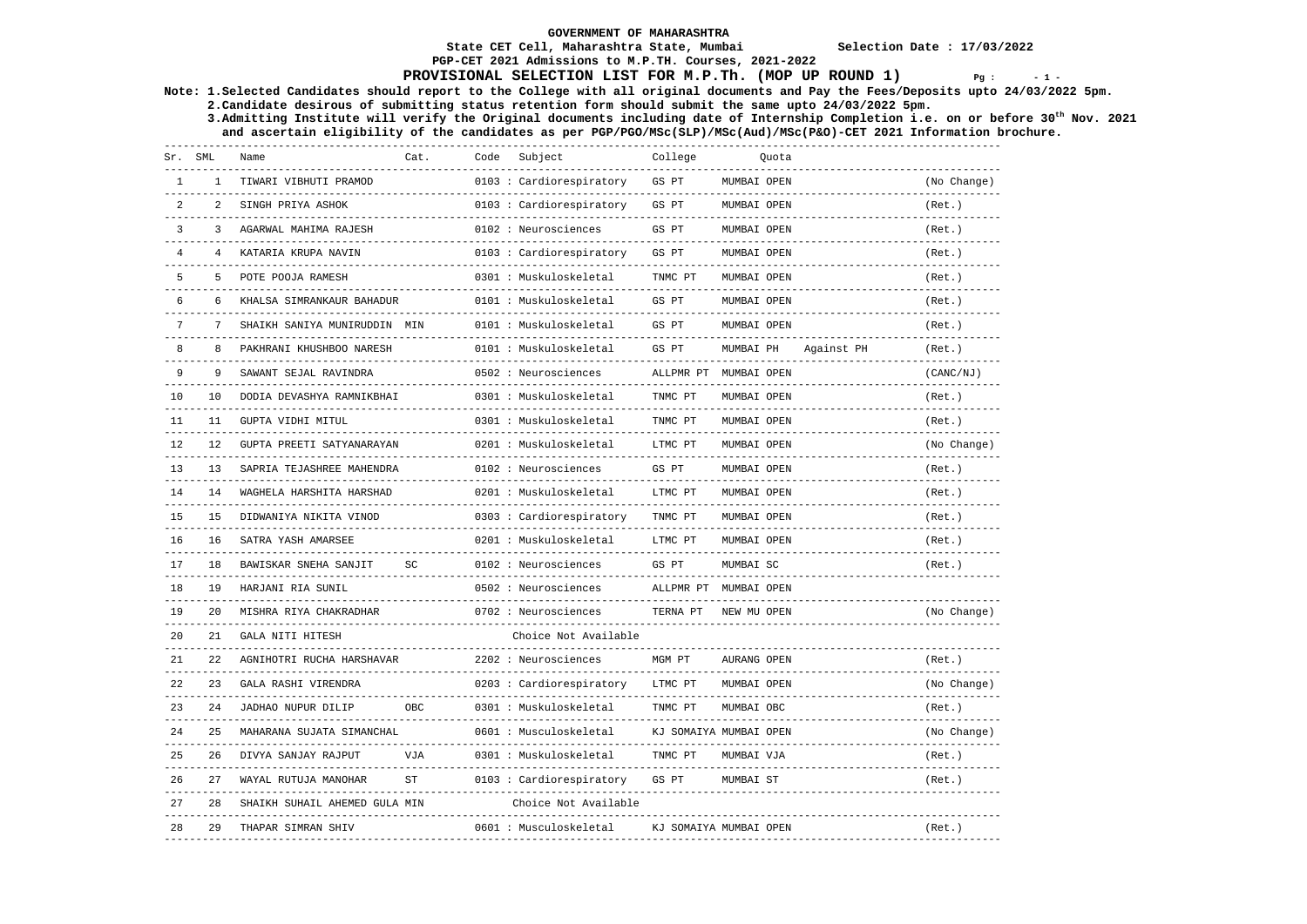### **State CET Cell, Maharashtra State, Mumbai Selection Date : 17/03/2022**

# **PGP-CET 2021 Admissions to M.P.TH. Courses, 2021-2022**

## **PROVISIONAL SELECTION LIST FOR M.P.Th. (MOP UP ROUND 1)**  $Pg : 2 - 2$

**Note: 1.Selected Candidates should report to the College with all original documents and Pay the Fees/Deposits upto 24/03/2022 5pm. 2.Candidate desirous of submitting status retention form should submit the same upto 24/03/2022 5pm.** 

 **3.Admitting Institute will verify the Original documents including date of Internship Completion i.e. on or before 30th Nov. 2021 and ascertain eligibility of the candidates as per PGP/PGO/MSc(SLP)/MSc(Aud)/MSc(P&O)-CET 2021 Information brochure.** 

| Sr. SML |    | Name                         | Cat.       | Code | Subject                                           | College                |             | Ouota       |             |
|---------|----|------------------------------|------------|------|---------------------------------------------------|------------------------|-------------|-------------|-------------|
| 29      | 30 | DEOPA TWINKLE NARESH         |            |      | 0401 : Muskuloskeletal                            | GMC PT                 | NAGPUR OPEN |             | (Ret.)      |
| 30      | 31 | CHAVAN TANVI AJAY            | <b>NTB</b> |      | 0905 : Sports Medicine                            | SANCHETI P PUNE        |             | <b>OPEN</b> | (Ret.)      |
| 31      | 32 | CHHAJED PRANALI RAMESH       |            |      | 0602 : Neurosciences                              | KJ SOMAIYA MUMBAI OPEN |             |             | (CANC/NJ)   |
| 32      | 33 | PAREKH NIKEE MEHUL           |            |      | 0601 : Musculoskeletal                            | KJ SOMAIYA MUMBAI OPEN |             |             | (CANC/NJ)   |
| 33      | 34 | GOKLANI SHWETA PRADEEP       |            |      | 0601 : Musculoskeletal                            | KJ SOMAIYA MUMBAI OPEN |             |             | (No Change) |
| 34      | 35 | JADHAV SIMRAN VIJAY          | SC         |      | 0201 : Muskuloskeletal                            | LTMC PT                | MUMBAI SC   |             | (Ret.)      |
| 35      | 36 | SARAF MANALI MANOJ           |            |      | 0403 : Cardiorespiratory                          | GMC PT                 | NAGPUR OPEN |             | (Ret.)      |
| 36      | 37 | NAYAK AYUSHREE SHRIKANT      |            |      | 0901 : Musculoskeletal                            | SANCHETI P PUNE        |             | <b>OPEN</b> | (No Change) |
| 37      | 38 | DOSHI DEVANSHI MUKESH        |            |      | 0601 : Musculoskeletal                            | KJ SOMAIYA MUMBAI OPEN |             |             | (Ret.)      |
| 38      | 39 | KADAM AMRUTA RAVINDRA        |            |      | 0601 : Musculoskeletal                            | KJ SOMAIYA MUMBAI OPEN |             |             |             |
| 39      | 40 | TAMBOLI ARSHIN               | MIN        |      | 0902 : Neurosciences                              | SANCHETI P PUNE        |             | OPEN        | (Ret.)      |
| 40      | 41 | HIMANSHI BIPINKUMAR THAKE    |            |      | 0602 : Neurosciences                              | KJ SOMAIYA MUMBAI OPEN |             |             | (Ret.)      |
| 41      | 42 | <b>GODBOLE SANIKA ATUL</b>   |            |      | 0604: Community Medical Sc KJ SOMAIYA MUMBAI OPEN |                        |             |             | (CANC/NJ)   |
| 42      | 43 | MENDON SHREYA GANESH         |            |      | 0904 : Community Medical Sc SANCHETI P PUNE       |                        |             | OPEN        | (No Change) |
| 43      | 44 | KULKARNI SHRIYA SATISH       |            |      | 1201 : Musculoskeletal                            | CHAITANYA PUNE         |             | OPEN        | (Ret.)      |
| 44      | 45 | PRANJALI DWIVEDI             |            |      | 2003 : Cardiorespiratory                          | MGM PT                 | NEW MU OPEN |             | (No Change) |
| 45      | 46 | SAHU ANANYA ANURUPA SUBRA    |            |      | 0701 : Musculoskeletal                            | TERNA PT               | NEW MU OPEN |             | (No Change) |
| 46      | 47 | KAPADIA RIA ALOK             |            |      | 0602 : Neurosciences                              | KJ SOMAIYA MUMBAI OPEN |             |             |             |
| 47      | 50 | GODBOLE SHRUTI MAHESHRAO OBC |            |      | 0101 : Muskuloskeletal                            | GS PT                  | MUMBAI OBC  |             | (Ret.)      |
| 48      | 51 | GANDHI SOUMYAA PURANJAY      |            |      | 0901 : Musculoskeletal                            | SANCHETI P PUNE        |             | OPEN        | (Ret.)      |
| 49      | 52 | POOJA THAKKER                |            |      | 0702 : Neurosciences                              | TERNA PT               | NEW MU OPEN |             | (Ret.)      |
| 50      | 53 | DOSHI PRACHI CHETAN          |            |      | 0603 : Cardiorespiratory                          | KJ SOMAIYA MUMBAI OPEN |             |             | (CANC/NJ)   |
| 51      | 54 | KOLHE DIPIKA YASHWANT        | OBC        |      | 0103 : Cardiorespiratory                          | GS PT                  | MUMBAI OBC  |             | (Ret.)      |
| 52      | 55 | SHAH KRIPA SAGAR             |            |      | 0901 : Musculoskeletal                            | SANCHETI P PUNE        |             | OPEN        | (No Change) |
| 53      | 56 | BHANGE ASHISH ASHOKRAO       | OBC        |      | 0401 : Muskuloskeletal                            | GMC PT                 | NAGPUR OBC  |             | (Ret.)      |
| 54      | 57 | TOSHNIWAL ANJALI DINESH      |            |      | 0902 : Neurosciences                              | SANCHETI P PUNE        |             | <b>OPEN</b> | (Ret.)      |
| 55      | 58 | DARDA PALAK PRADEEPKUMAR     |            |      | 0802 : Neurosciences                              | B JINDAL P PUNE        |             | OPEN        | (Ret.)      |
| 56      | 59 | AIL VINEETA GOPAL            |            |      | 2101 : Musculoskeletal                            | DPO'S NEET THANE       |             | OPEN        | (CANC/NJ)   |
| 57      | 60 | SINGH KOMAL RAMBAHADUR       |            |      | 0901 : Musculoskeletal                            | SANCHETI P PUNE        |             | OPEN        | (Ret.)      |
|         |    |                              |            |      |                                                   |                        |             |             |             |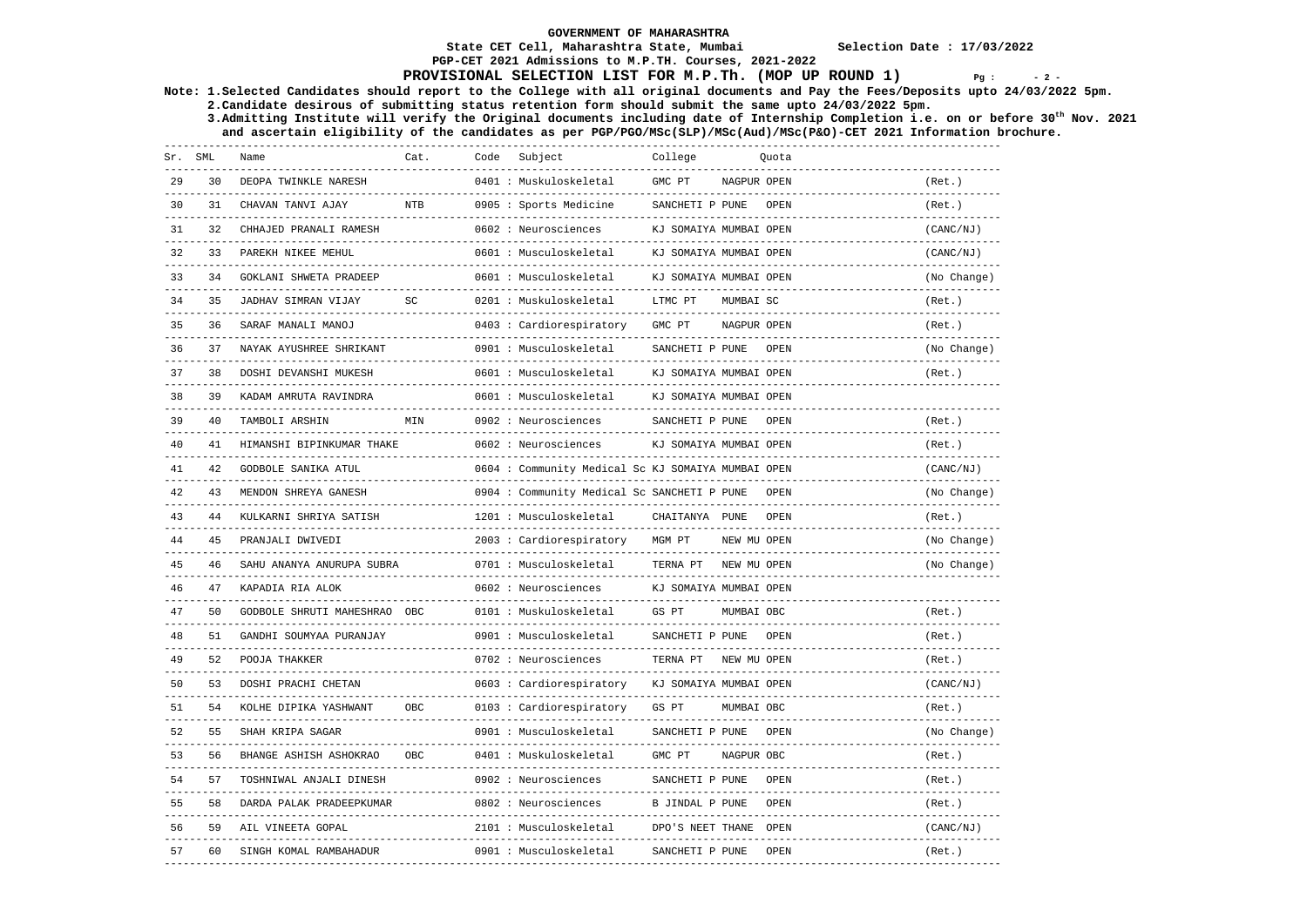### **State CET Cell, Maharashtra State, Mumbai Selection Date : 17/03/2022 PGP-CET 2021 Admissions to M.P.TH. Courses, 2021-2022**

### **PROVISIONAL SELECTION LIST FOR M.P.Th. (MOP UP ROUND 1)**  $Pg : 3 - 3$

**Note: 1.Selected Candidates should report to the College with all original documents and Pay the Fees/Deposits upto 24/03/2022 5pm. 2.Candidate desirous of submitting status retention form should submit the same upto 24/03/2022 5pm.** 

 **3.Admitting Institute will verify the Original documents including date of Internship Completion i.e. on or before 30th Nov. 2021 and ascertain eligibility of the candidates as per PGP/PGO/MSc(SLP)/MSc(Aud)/MSc(P&O)-CET 2021 Information brochure.** 

| Sr. SML |    | Name                          | Cat.       | Code | Subject                                                       | College                     |             | Quota |                          |                             |
|---------|----|-------------------------------|------------|------|---------------------------------------------------------------|-----------------------------|-------------|-------|--------------------------|-----------------------------|
| 58      | 61 | THAKUR SHIVANI DEEPAK         | OBC        |      | 0101 : Muskuloskeletal<br>______________________              | GS PT                       | MUMBAI OBC  |       |                          | (Ret.)                      |
| 59      | 62 | AKANKSHA YOGESHWAR DEKATE     |            |      | 0903 : Cardiorespiratory                                      | SANCHETI P PUNE             |             | OPEN  |                          | (No Change)                 |
| 60      | 63 | BHONDVE ARPITA ARUN           |            |      | 1603 : Cardio Respiratory                                     | MIMER PT                    | <b>PUNE</b> | OPEN  |                          | (Ret.)                      |
| 61      | 65 | <b>GORE GANESH SUKHDEV</b>    | <b>NTC</b> |      | 0101 : Muskuloskeletal                                        | GS PT                       | MUMBAI NTC  |       |                          | (Ret.)                      |
| 62      | 67 | PAWASKAR ADITI SANJAY         |            |      | 0602 : Neurosciences                                          | KJ SOMAIYA MUMBAI OPEN      |             |       |                          |                             |
| 63      | 68 | GHADSE SIMRAN SURESH          |            |      | 0701 : Musculoskeletal                                        | TERNA PT                    | NEW MU OPEN |       |                          | (No Change)                 |
| 64      | 69 | RAGHAWANI KHUSHBU RAMESH      |            |      | 0701 : Musculoskeletal                                        | TERNA PT                    | NEW MU OPEN |       |                          | (No Change)                 |
| 65      | 70 | ROSHANI RAJKUMAR AJMERA       |            |      | 0903 : Cardiorespiratory                                      | SANCHETI P PUNE             |             | OPEN  |                          | (Ret.)                      |
| 66      | 71 | BATUL ASGARALI DHINOJWALA MIN |            |      | 0603 : Cardiorespiratory                                      | KJ SOMAIYA MUMBAI OPEN      |             |       |                          | (CANC/NJ)<br>-----------    |
| 67      | 72 | GHADGE SHRADDHA DNYANESHW     |            |      | 0802 : Neurosciences                                          | B JINDAL P PUNE             |             | OPEN  |                          | (No Change)                 |
| 68      | 73 | WARIK NIDHI PRADIP            | OBC        |      | 0201 : Muskuloskeletal<br>--------------                      | LTMC PT                     | MUMBAI OBC  |       |                          | (Ret.)                      |
| 69      | 74 | DALVI RUCHA SHRINIVAS         |            |      | 0701 : Musculoskeletal                                        | TERNA PT                    | NEW MU OPEN |       |                          | (Ret. )                     |
| 70      | 75 | KHAN FAIZAAN IQBAL            | MIN        |      | 0701 : Musculoskeletal<br>. _ _ _ _ _ _ _ _ _ _ _ _ _ _ _ _ _ | TERNA PT                    | NEW MU OPEN |       |                          | (Ret.)                      |
| 71      | 76 | VASYANI MAHIMA SHEWAK KAN     |            |      | 2205 : Sports Medicine                                        | MGM PT                      | AURANG OPEN |       |                          | (CANC/NJ)                   |
| 72      | 77 | KOKANE SHEETAL GANESH         | SC         |      | 0101 : Muskuloskeletal                                        | GS PT                       | MUMBAI SC   |       |                          | (Ret.)                      |
| 73      | 78 | DIVYASHRI RADHAKRISHNAN       |            |      | 1401 : Musculoskeletal                                        | VSPM PT                     | NAGPUR OPEN |       |                          | (No Change)                 |
| 74      | 79 | RATHOD PRAJAKTA BABURAO       | VJA        |      | 0102 : Neurosciences                                          | GS PT                       | MUMBAI VJA  |       |                          | (Ret.)                      |
| 75      | 81 | GUJARATHI NIKUNJA SNEHALK EWS |            |      | 0303 : Cardiorespiratory                                      | TNMC PT                     | MUMBAI EWS  |       |                          | (Ret.)                      |
| 76      | 82 | RATHOD DIPEEKA DAYARAM        | VJA        |      | 1101 : Muskuloskeletal<br>---------------                     | MODERN PT PUNE              |             | OPEN  | (EMD)                    | (No Change)                 |
| 77      | 83 | KATHAR AMOL PRAKASH           | OBC        |      | 0102 : Neurosciences                                          | GS PT                       | MUMBAI OBC  |       |                          | (Ret.)                      |
| 78      | 85 | KALANTRI VIDHI MAHESH         |            |      | 0701 : Musculoskeletal                                        | TERNA PT                    | NEW MU OPEN |       |                          | (No Change)<br>------------ |
| 79      | 86 | SHIWANGI KUMAR                |            |      | 0904 : Community Medical Sc SANCHETI P PUNE                   |                             |             | OPEN  |                          | (No Change)                 |
| 80      | 87 | AGASHE MANIK DILIP            |            |      | 1101 : Muskuloskeletal                                        | MODERN PT PUNE              |             | OPEN  |                          | (Ret.)                      |
| 81      | 88 | SANGANI KOMAL ANIL            |            |      | 2205 : Sports Medicine                                        | MGM PT                      | AURANG OPEN |       |                          | (Ret.)                      |
| 82      | 89 | YADAV POOJA INDRAJEET         |            |      | 0701 : Musculoskeletal                                        | TERNA PT                    | NEW MU EWS  |       | Against EWS              |                             |
| 83      | 91 | THAKKAR SALONI NILESH         |            |      | 2001 : Musculoskeletal                                        | MGM PT                      | NEW MU OPEN |       |                          | (No Change)                 |
| 84      | 92 | KHOT NIKITA RAJIV             |            |      | Choice Not Available                                          | --------------------------- |             |       | ------------------------ |                             |
| 85      | 93 | ATHOLE YUVRAJ NILKANTH        | SC         |      | 0103 : Cardiorespiratory                                      | GS PT                       | MUMBAI SC   |       |                          | (Ret.)                      |
| 86      | 94 | PATHAK JAYA PRAKASH           |            |      | 0801 : Musculoskeletal                                        | B JINDAL P PUNE             |             | OPEN  |                          | (No Change)                 |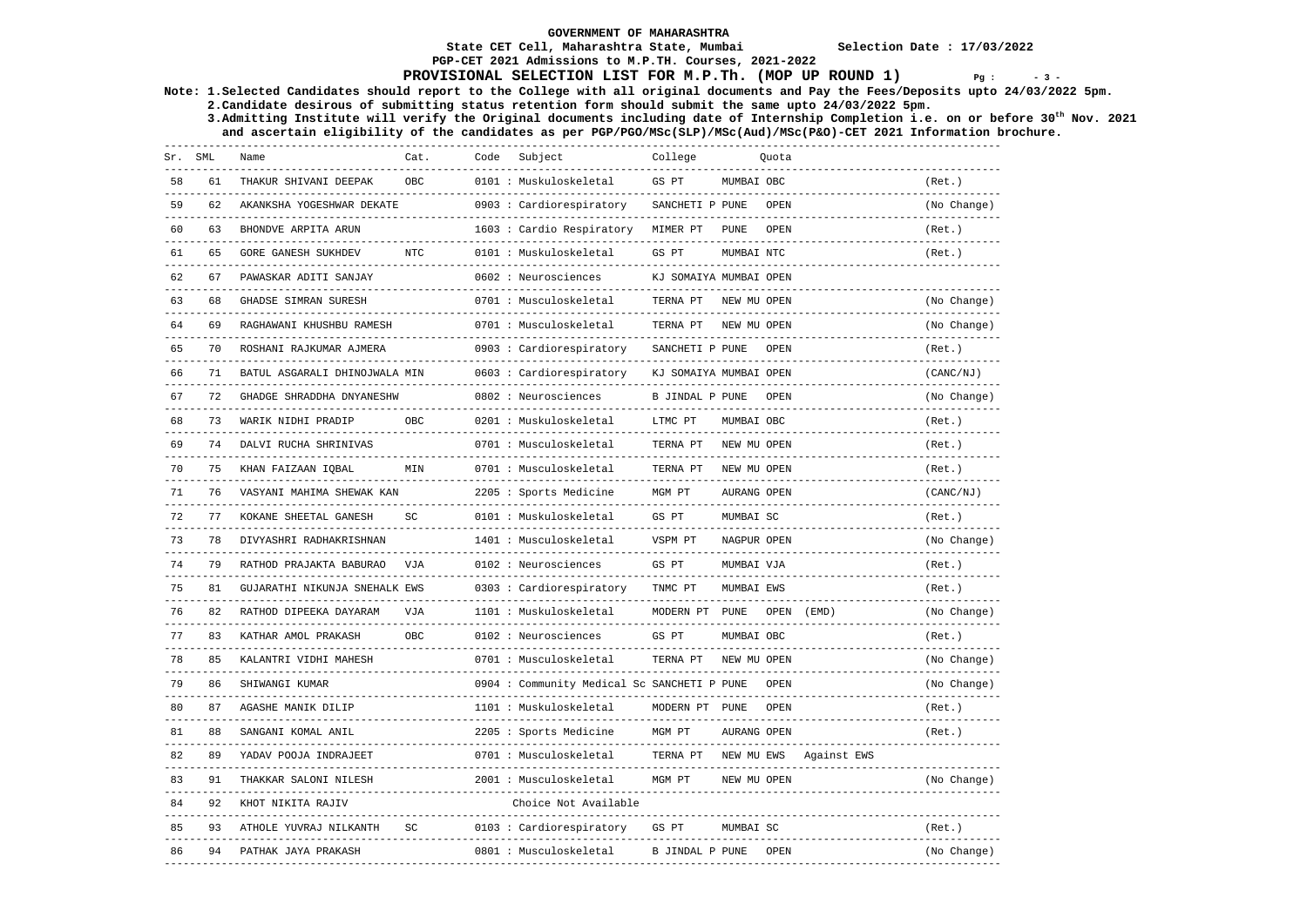### **State CET Cell, Maharashtra State, Mumbai Selection Date : 17/03/2022 PGP-CET 2021 Admissions to M.P.TH. Courses, 2021-2022**

## **PROVISIONAL SELECTION LIST FOR M.P.Th. (MOP UP ROUND 1)**  $Pg : 4 - 4$

**Note: 1.Selected Candidates should report to the College with all original documents and Pay the Fees/Deposits upto 24/03/2022 5pm.** 

 **2.Candidate desirous of submitting status retention form should submit the same upto 24/03/2022 5pm. 3.Admitting Institute will verify the Original documents including date of Internship Completion i.e. on or before 30th Nov. 2021 and ascertain eligibility of the candidates as per PGP/PGO/MSc(SLP)/MSc(Aud)/MSc(P&O)-CET 2021 Information brochure.** 

| Sr. SML |     | Name                         | Cat.                            | Code | Subject                                                   | College                |                   | Ouota |                                  |                                                    |
|---------|-----|------------------------------|---------------------------------|------|-----------------------------------------------------------|------------------------|-------------------|-------|----------------------------------|----------------------------------------------------|
| 87      | 95  | DAMLE AMAR SIDDHARTH         | $\operatorname{SC}$<br>-------- |      | 0303 : Cardiorespiratory<br>----------------------------- | TNMC PT                | MUMBAI SC         |       |                                  | (Ret.)                                             |
| 88      | 96  | PATEL RIYA BHARATBHAI        |                                 |      | 0802 : Neurosciences                                      | B JINDAL P PUNE        |                   | OPEN  |                                  |                                                    |
| 89      | 97  | AAYUSHI SHAH                 |                                 |      | Choice Not Available<br>-------------------------         |                        |                   |       |                                  |                                                    |
| 90      |     | MORE VAISHNAVI VIKAS         |                                 |      | 0902 : Neurosciences<br>-----------------------           | SANCHETI P PUNE        |                   | OPEN  |                                  |                                                    |
| 91      | 99  | PATWA JHANVI AMIT            |                                 |      | 0603 : Cardiorespiratory                                  | KJ SOMAIYA MUMBAI OPEN |                   |       |                                  | (CANC/NJ)<br>. _ _ _ _ _ _ _ _ _ _ _ _ _ _ _ _     |
|         | 101 | KSHIRSAGAR SHRADDHA HEMAN    |                                 |      | 2001 : Musculoskeletal<br>-----------------------         | MGM PT                 | NEW MU OPEN       |       |                                  | (CANC/NJ)                                          |
| 93      | 102 | ATHWALE REEMA MOHAN          | OBC                             |      | 2203 : Cardiorespiratory                                  | MGM PT                 | AURANG OPEN       |       |                                  | (Ret.)                                             |
|         | 103 | PATIL RATIKA RAJESH          | OBC                             |      | 0901 : Musculoskeletal                                    | SANCHETI P PUNE        |                   | OBC   |                                  | (Ret.)                                             |
| 95      | 105 | PRIYA GUPTA                  |                                 |      | 1002 : Neurosciences                                      | SKN PT                 | <b>PUNE</b>       | OPEN  |                                  | (No Change)<br>. _ _ _ _ _ _ _ _ _ _ _ _ _ _ _ _ _ |
| 96      | 106 | SHAIKH SIMRAN YUSUF          | MIN                             |      | 0604: Community Medical Sc KJ SOMAIYA MUMBAI OPEN         |                        |                   |       |                                  | (Ret.)                                             |
| 97      | 107 | MISHAL NIDHI ANANT           | $_{\rm NTB}$<br>$- - - - -$     |      | 2205 : Sports Medicine                                    | MGM PT                 | AURANG OPEN       |       |                                  | (No Change)                                        |
| 98      | 108 | MHATRE RAJ ASHOK             | OBC                             |      | 2001 : Musculoskeletal                                    | MGM PT                 | NEW MU OPEN (EMD) |       |                                  | (Ret.)                                             |
| 99      | 109 | SARANGKAR KOMAL RAMCHANDR SC |                                 |      | 0501 : Muskuloskeletal                                    | ALLPMR PT MUMBAI SC    |                   |       | -------------------------------- | (No Change)                                        |
| 100     | 110 | PRIYANKA RATHOD              | VJA                             |      | 1101 : Muskuloskeletal                                    | MODERN PT PUNE         |                   | OPEN  |                                  | (No Change)                                        |
| 101     | 111 | SARDA ANKIT JAGDISH          |                                 |      | 0904 : Community Medical Sc SANCHETI P PUNE               |                        |                   | OPEN  |                                  | (No Change)                                        |
| 102     | 112 | SHRADDHA VIJAY DHARMADHIK    |                                 |      | 2001 : Musculoskeletal                                    | MGM PT                 | NEW MU OPEN       |       |                                  |                                                    |
| 103     | 113 | MEHTA AARYA HEMANTKUMAR      |                                 |      | 1601 : Musculoskeletal                                    | MIMER PT               | <b>PUNE</b>       | OPEN  |                                  | (Ret.)                                             |
| 104     | 114 | KOTHALE SHREYA MILIND        |                                 |      | 2001 : Musculoskeletal                                    | MGM PT                 | NEW MU EWS        |       | Against EWS                      |                                                    |
| 105     | 115 | KHANDAGALE MRUNMAYEE PRAK    |                                 |      | 1404 : Community Medical Sc VSPM PT                       |                        | NAGPUR OPEN       |       |                                  | (Ret.)                                             |
| 106     | 116 | GODBOLE DEEPANKAR PARIJAT    |                                 |      | 1201 : Musculoskeletal                                    | CHAITANYA PUNE         |                   | OPEN  |                                  | (No Change)                                        |
| 107     | 117 | JOSHI REVATI ABHIJIT         |                                 |      | 0903 : Cardiorespiratory                                  | SANCHETI P PUNE        |                   | OPEN  |                                  | (Ret.)                                             |
| 108     | 118 | ZANWAR RUPA JAGDISH          |                                 |      | 2201 : Musculoskeletal                                    | MGM PT                 | AURANG OPEN       |       |                                  | (Ret.)                                             |
| 109     | 119 | GHONGDE RUDRAKSHI RUPESH OBC |                                 |      | 0203 : Cardiorespiratory                                  | LTMC PT                | MUMBAI OBC        |       |                                  | (No Change)                                        |
| 110     | 120 | MANE MANASI GIRISH           |                                 |      | 1601 : Musculoskeletal                                    | MIMER PT               | PUNE.             | OPEN  |                                  | (Ret.)                                             |
| 111     | 121 | HATWAR PRIYANKA PRABHU       | OBC                             |      | 1202 : Neurosciences                                      | CHAITANYA PUNE         |                   | OPEN  |                                  | (CANC/NJ)                                          |
| 112     | 123 | KAMBLE ANUSHKA NITIN         | <b>NTB</b>                      |      | 1102 : Neurosciences                                      | MODERN PT PUNE         |                   | OPEN  |                                  | (Ret.)                                             |
| 113     | 124 | RAKHI RAMRAJ JAJU            |                                 |      | 2201 : Musculoskeletal                                    | MGM PT                 | AURANG OPEN       |       |                                  | (Ret.)                                             |
| 114     | 125 | POOJA ANIL GAIKWAD           | SC                              |      | 0701 : Musculoskeletal                                    | TERNA PT               | NEW MU SC         |       |                                  | (No Change)                                        |
| 115     | 126 | SANGLE DIPIKA PRAKASH        | <b>OBC</b>                      |      | 0601 : Musculoskeletal                                    | KJ SOMAIYA MUMBAI OBC  |                   |       |                                  | (No Change)                                        |
|         |     |                              |                                 |      |                                                           |                        |                   |       |                                  |                                                    |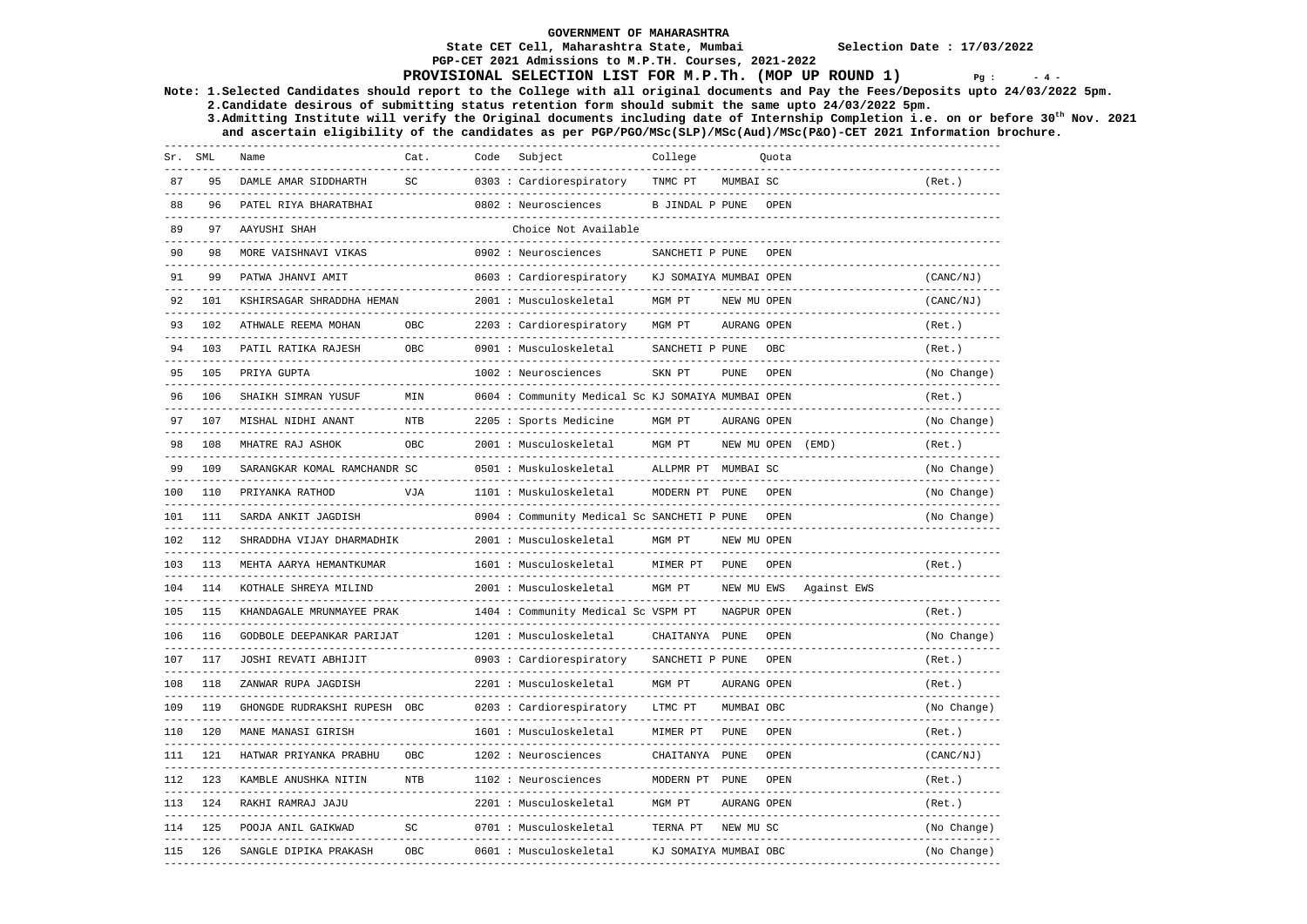# **PGP-CET 2021 Admissions to M.P.TH. Courses, 2021-2022**

## **PROVISIONAL SELECTION LIST FOR M.P.Th. (MOP UP ROUND 1)**  $Pg : S = 5 - 5$

**Note: 1.Selected Candidates should report to the College with all original documents and Pay the Fees/Deposits upto 24/03/2022 5pm. 2.Candidate desirous of submitting status retention form should submit the same upto 24/03/2022 5pm.** 

 **3.Admitting Institute will verify the Original documents including date of Internship Completion i.e. on or before 30th Nov. 2021 and ascertain eligibility of the candidates as per PGP/PGO/MSc(SLP)/MSc(Aud)/MSc(P&O)-CET 2021 Information brochure.** 

| Sr. | SML | Name                          | Cat.       | Code | Subject                                                 | College                |             | Ouota |                    |             |
|-----|-----|-------------------------------|------------|------|---------------------------------------------------------|------------------------|-------------|-------|--------------------|-------------|
| 116 | 127 | WARKHEDE NEHA SANJAY          | <b>OBC</b> |      | 0903 : Cardiorespiratory                                | SANCHETI P PUNE        |             | OBC.  |                    | (No Change) |
| 117 | 128 | KOMAL SANTOSH BHOIR           |            |      | 1601 : Musculoskeletal                                  | MIMER PT               | <b>PUNE</b> | OPEN  |                    | (CANC/NJ)   |
| 118 | 129 | NANOTI SASHRIKA HARSHVARD     |            |      | 0604 : Community Medical Sc KJ SOMAIYA MUMBAI OPEN      |                        |             |       |                    |             |
| 119 | 130 | PARKAR SAFOORA SHABBIR AH MIN |            |      | 1002 : Neurosciences                                    | SKN PT                 | <b>PUNE</b> | OPEN  |                    | (No Change) |
| 120 | 131 | JUNEJA GURPREET BALJIT        |            |      | 1401 : Musculoskeletal                                  | VSPM PT                | NAGPUR OPEN |       |                    | (Ret.)      |
| 121 | 132 | MOHITE SHRADDHA PRAVIN        |            |      | 1301 : Musculoskeletal                                  | MVPS PT                | NASIK OPEN  |       |                    | (CANC/NJ)   |
| 122 | 133 | KULKARNI MUGDHA SURESH        |            |      | 0703 : Cardiorespiratory                                | TERNA PT               | NEW MU OPEN |       |                    | (Ret.)      |
| 123 | 134 | CHOPADE SHAMAL DAGDU          |            |      | 2201 : Musculoskeletal<br>_______________________       | MGM PT                 | AURANG OPEN |       |                    | (Ret.)      |
| 124 | 135 | SHETTY SHRUTI UDAY            |            |      | 2101 : Musculoskeletal<br>----------------------------- | DPO'S NEET THANE OPEN  |             |       |                    | (No Change) |
| 125 | 136 | GANDHI KUJA BHAVESH           |            |      | Choice Not Available                                    |                        |             |       |                    |             |
| 126 | 137 | SMRUTI GHANSHYAM PATKI        |            |      | 1301 : Musculoskeletal                                  | MVPS PT                | NASIK OPEN  |       |                    | (Ret.)      |
| 127 | 138 | NIRANKARI SANJANA SATYAPA     |            |      | 2201 : Musculoskeletal                                  | MGM PT                 | AURANG OPEN |       |                    | (Ret.)      |
| 128 | 139 | CHANDANE RAKHEE ASHOK         | OBC:       |      | 0602 : Neurosciences                                    | KJ SOMAIYA MUMBAI OBC  |             |       |                    | (Ret.)      |
| 129 | 140 | BEDREKAR MOHD ATIK AIJAZ MIN  |            |      | 1104 : Community Medical Sc MODERN PT PUNE              |                        |             | OPEN  |                    | (Ret.)      |
| 130 | 142 | DARWARE MADHURA RAJESH        | OBC        |      | 1401 : Musculoskeletal                                  | VSPM PT                | NAGPUR OPEN |       |                    | (Ret.)      |
| 131 | 143 | AGRAWAL DIVYA PRAMOD          |            |      | 0803 : Cardiorespiratory                                | B JINDAL P PUNE        |             | OPEN  |                    | (No Change) |
| 132 | 144 | TAHALRAMANI URJA MUKESH       |            |      | 1401 : Musculoskeletal                                  | VSPM PT                | NAGPUR OPEN |       |                    | (Ret.)      |
| 133 | 145 | SHAH POOJA AJAY               |            |      | 2004 : Community Medical Sc MGM PT                      |                        | NEW MU OPEN |       |                    | (Ret.)      |
| 134 | 146 | DALVI MRUDULA ARUN            |            |      | 1103 : Cardio Respiratory                               | MODERN PT PUNE         |             | OPEN  |                    | (Ret.)      |
| 135 | 147 | GANDHI NETAL MANOJ            | <b>EWS</b> |      | 0101 : Muskuloskeletal                                  | GS PT                  | MUMBAI EWS  |       |                    | (Ret.)      |
| 136 | 149 | BHAKARE ASMITA NARESHCHAN OBC |            |      | 2003 : Cardiorespiratory                                | MGM PT                 | NEW MU NTD  |       | Inter-Se (NT2-NT3- |             |
| 137 | 151 | KHAIRNAR SAYALI BHAGCHAND     |            |      | 1501 : Musculoskeletal                                  | VVPF'S PT AHMEDN OPEN  |             |       |                    | (Ret.)      |
| 138 | 152 | KALE VAISHNAVI DHARMENDRA OBC |            |      | 0703 : Cardiorespiratory                                | TERNA PT               | NEW MU OBC  |       |                    | (Ret.)      |
| 139 | 153 | LAJURKAR VAISHNAVI GOPALR OBC |            |      | 0701 : Musculoskeletal                                  | TERNA PT               | NEW MU OBC  |       |                    | (No Change) |
| 140 | 154 | DESHPANDE AISHWARYA PRAVI     |            |      | 2201 : Musculoskeletal                                  | MGM PT                 | AURANG OPEN |       |                    | (CANC/NJ)   |
| 141 | 155 | OSWAL PURVA DILIP             |            |      | 1002 : Neurosciences                                    | SKN PT                 | PUNE.       | OPEN  |                    |             |
| 142 | 156 | MANKAR SHRUTI VIJAY           | <b>OBC</b> |      | 0802 : Neurosciences                                    | <b>B JINDAL P PUNE</b> |             | OBC   |                    | (CANC/NJ)   |
| 143 | 157 | SAMRUDDHI SUNIL KANDHARKA     |            |      | 1602 : Neurosciences                                    | MIMER PT               | <b>PUNE</b> | OPEN  |                    | (Ret.)      |
| 144 | 158 | FERNANDES LYNN                |            |      | 0804 : Community Medical Sc B JINDAL P PUNE             |                        |             | OPEN  |                    | (Ret.)      |
|     |     |                               |            |      |                                                         |                        |             |       |                    |             |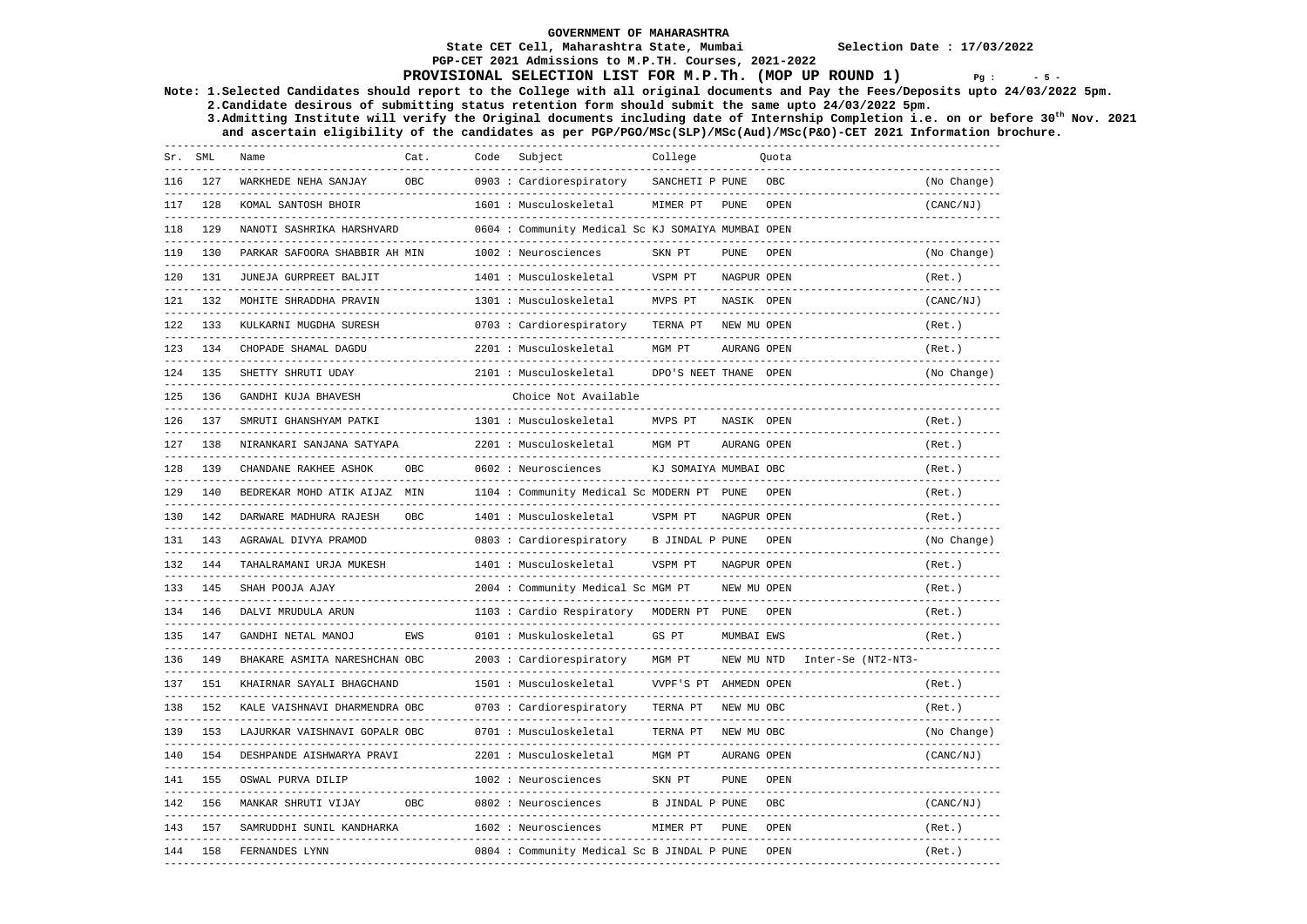**PGP-CET 2021 Admissions to M.P.TH. Courses, 2021-2022** 

### **State CET Cell, Maharashtra State, Mumbai Selection Date : 17/03/2022**

## **PROVISIONAL SELECTION LIST FOR M.P.Th. (MOP UP ROUND 1)**  $Pg : 6 - 6 - 6$

**Note: 1.Selected Candidates should report to the College with all original documents and Pay the Fees/Deposits upto 24/03/2022 5pm.** 

 **2.Candidate desirous of submitting status retention form should submit the same upto 24/03/2022 5pm. 3.Admitting Institute will verify the Original documents including date of Internship Completion i.e. on or before 30th Nov. 2021** 

 **and ascertain eligibility of the candidates as per PGP/PGO/MSc(SLP)/MSc(Aud)/MSc(P&O)-CET 2021 Information brochure.** 

| Sr. SML | ---------         | Name                                                        | Cat.                | Code | Subject                                                  | College                                             |                    | Ouota |             |                       |
|---------|-------------------|-------------------------------------------------------------|---------------------|------|----------------------------------------------------------|-----------------------------------------------------|--------------------|-------|-------------|-----------------------|
| 145     | 159               | AISHWARYA SHRIKRISHNA POR<br>------------------------------ |                     |      | 1202 : Neurosciences<br>------------------------         | CHAITANYA PUNE<br>-------------------------         |                    | OPEN  |             |                       |
| 146     | 160               | DUPARE PRAJAKTA ONKAR<br>-----------------------------      | $\operatorname{SC}$ |      | 1401 : Musculoskeletal<br>------------------------       | VSPM PT<br>--------------------                     | NAGPUR SC          |       |             | (Ret.)<br>----------- |
| 147     | 161               | GADODIYA AKSHATA MAHABIR EWS                                |                     |      | 0102 : Neurosciences                                     | GS PT                                               | MUMBAI EWS         |       |             | (Ret.)                |
| 148     | 162               | AMBADE MONIKA ASHOK                                         | OBC                 |      | 2001 : Musculoskeletal<br>----------------------------   | MGM PT                                              | NEW MU EMOBC (EMR) |       |             | (Ret.)                |
| 149     | 163               | SHARMA TRIPTI MAHAVIR                                       |                     |      | 0603 : Cardiorespiratory<br>---------------------------  | KJ SOMAIYA MUMBAI OPEN<br>------------------------- |                    |       |             | (Ret.)                |
| 150     | 164               | DASHARATHE DIPALI SAKHARA                                   |                     |      | 1601 : Musculoskeletal                                   | MIMER PT                                            | PUNE               | OPEN  |             |                       |
| 151     | 165               | GOKHRU MANALI KISHOR                                        |                     |      | 1603 : Cardio Respiratory                                | MIMER PT                                            | PUNE               | OPEN  |             | (CANC/NJ)             |
| 152     | 166               | MEHTA ISHA PANKAJKUMAR                                      |                     |      | 2101 : Musculoskeletal                                   | DPO'S NEET THANE OPEN                               |                    |       |             |                       |
| 153     | 167               | VANU BHARWANI                                               |                     |      | 2202 : Neurosciences                                     | MGM PT                                              | AURANG OPEN        |       |             | (Ret.)                |
|         | 168               | INGAVALE SHREYAS SUDHAKAR                                   |                     |      | 0603 : Cardiorespiratory                                 | KJ SOMAIYA MUMBAI OPEN                              |                    |       |             | (CANC/NJ)             |
| 155     | 169               | GAIKWAD STUTI NAVNATH                                       |                     |      | 1502 : Neurosciences<br>-------------------------------- | VVPF'S PT AHMEDN OPEN                               |                    |       |             | (Ret.)                |
| 156     | 170               | GUPTE TANVI AMOL                                            |                     |      | 1301 : Musculoskeletal                                   | MVPS PT                                             | NASIK OPEN         |       |             |                       |
| 157     | 172               | SONANI POONAM VISHWANATH                                    |                     |      | 0803 : Cardiorespiratory                                 | B JINDAL P PUNE                                     |                    | OPEN  |             | (Ret.)                |
| 158     | 173               | PATHAK SIDDHI SATISH                                        |                     |      | 1403 : Cardiorespiratory                                 | VSPM PT                                             | NAGPUR OPEN        |       |             | (Ret.)                |
| 159     | 174               | KULKARNI KAJOL RAJESH                                       |                     |      | Choice Not Available                                     |                                                     |                    |       |             |                       |
| 160     | 175               | RUJUTA NITIN DEODHAR                                        |                     |      | 1202 : Neurosciences                                     | CHAITANYA PUNE OPEN                                 |                    |       |             |                       |
| 161     | 176               | CHAUDHARY JYOTI ANOD                                        |                     |      | 2203 : Cardiorespiratory                                 | MGM PT                                              | AURANG OPEN        |       |             | (CANC/NJ)             |
| 162     | 177               | KATE RIDDHI CHANDRASHEKHA                                   |                     |      | 1602 : Neurosciences                                     | MIMER PT                                            | <b>PUNE</b>        | OPEN  |             |                       |
| 163     | 178               | JANGID PRIYANKA RAMGOPAL                                    |                     |      | 1604 : Community Medical Sc MIMER PT                     |                                                     | PUNE               | OPEN  |             | (No Change)           |
| 164     | 179<br>---------- | TRIMUKHE AHILYA SUDARSHAN SC                                |                     |      | 0603 : Cardiorespiratory                                 | KJ SOMAIYA MUMBAI OPEN                              |                    |       |             |                       |
| 165     | 180               | DAPTARE VAISHNAVI SUNIL                                     | OBC                 |      | 0802 : Neurosciences                                     | B JINDAL P PUNE                                     |                    | OBC   |             | (Ret.)                |
| 166     | 181               | CHILWANT SAKSHI RAMESHWAR OBC                               |                     |      | 1501 : Musculoskeletal                                   | VVPF'S PT AHMEDN OPEN (EMD)                         |                    |       |             | (Ret.)                |
| 167     | 182               | BURNWAL SHRESHTHI PRAMOD                                    |                     |      | 2201 : Musculoskeletal                                   | MGM PT                                              | AURANG OPEN        |       |             |                       |
| 168     | 183               | KULKARNI PRANJALI RAVINDR                                   |                     |      | Choice Not Available                                     |                                                     |                    |       |             |                       |
| 169     | 184               | SHUKLA SONAL ARUN                                           |                     |      | 0603 : Cardiorespiratory                                 | KJ SOMAIYA MUMBAI EWS                               |                    |       | Against EWS |                       |
| 170     | 185               | KASHID NEHA ARVIND                                          |                     |      | 1203 : Cardiorespiratory                                 | CHAITANYA PUNE                                      |                    | OPEN  |             | (Ret.)                |
| 171     | 186               | PAWAR ANUSHREE MOHANRAO                                     |                     |      | 1504 : Community Medical Sc VVPF'S PT AHMEDN OPEN        |                                                     |                    |       |             | (No Change)           |
| 172     | 188               | PRASAD B. RISALDAR                                          |                     |      | Choice Not Available                                     |                                                     |                    |       |             |                       |
| 173     | 190               | SHUBHANGI SANJAY AGARWAL                                    |                     |      | Choice Not Available                                     |                                                     |                    |       |             |                       |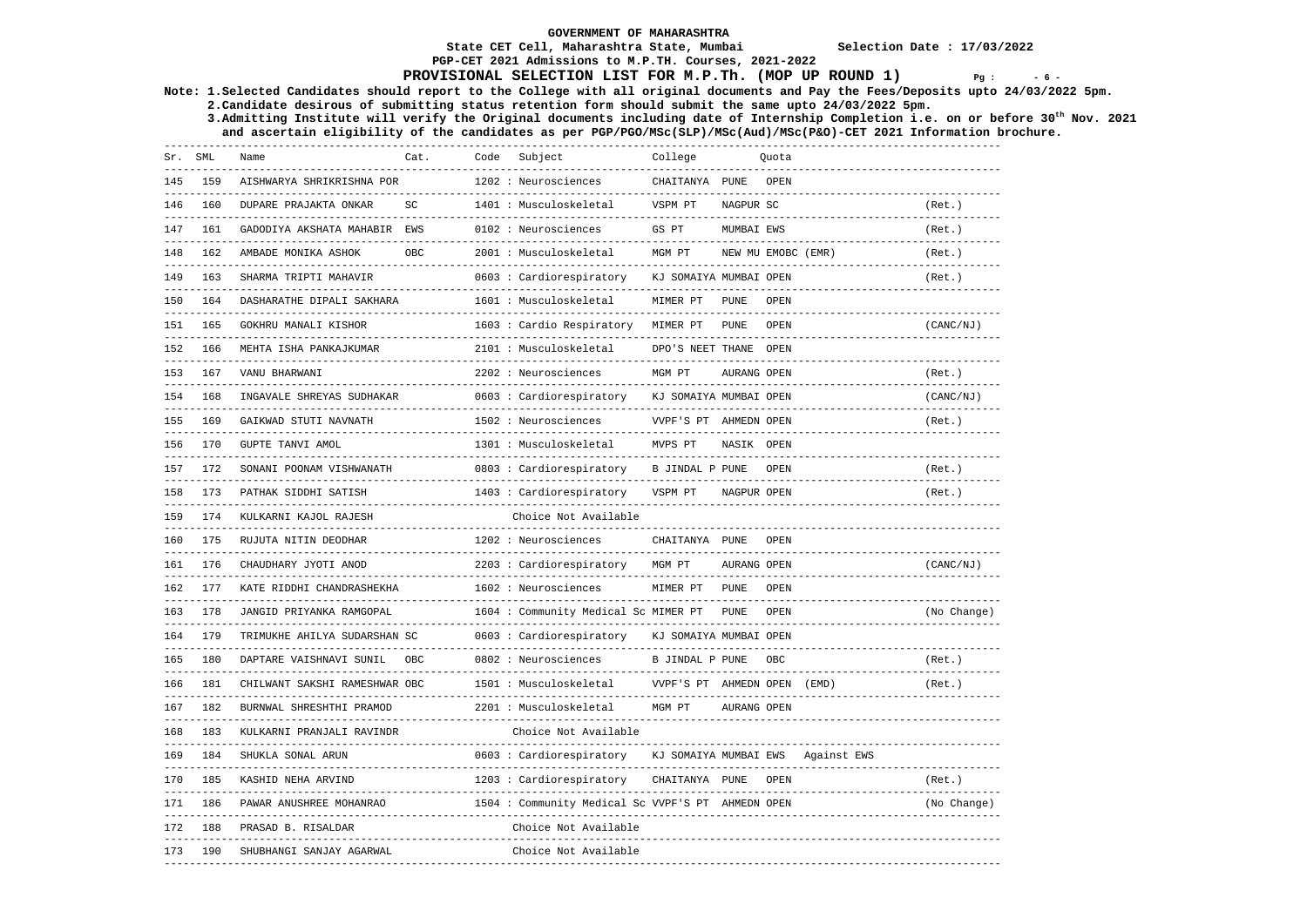## **PGP-CET 2021 Admissions to M.P.TH. Courses, 2021-2022**

### **PROVISIONAL SELECTION LIST FOR M.P.Th. (MOP UP ROUND 1)**  $Pg : 27 - 19$

**Note: 1.Selected Candidates should report to the College with all original documents and Pay the Fees/Deposits upto 24/03/2022 5pm. 2.Candidate desirous of submitting status retention form should submit the same upto 24/03/2022 5pm.** 

 **3.Admitting Institute will verify the Original documents including date of Internship Completion i.e. on or before 30th Nov. 2021 and ascertain eligibility of the candidates as per PGP/PGO/MSc(SLP)/MSc(Aud)/MSc(P&O)-CET 2021 Information brochure.** 

| Sr. | SML | Name                      | Cat.       | Code | Subject                                    | College                |                    | Ouota |             |               |
|-----|-----|---------------------------|------------|------|--------------------------------------------|------------------------|--------------------|-------|-------------|---------------|
| 174 | 192 | BHATIYA DEEKSHA VIJAY     |            |      | 1402 : Neurosciences                       | VSPM PT                | NAGPUR OPEN        |       |             | (No Change)   |
| 175 | 195 | THAKARE SAKSHI NITIN      | OBC        |      | 1601 : Musculoskeletal                     | MIMER PT               | <b>PUNE</b>        | OBC   |             | (Ret.)        |
| 176 | 196 | SWATHI SUNDARARAJAN       |            |      | 1103 : Cardio Respiratory                  | MODERN PT              | PUNE               | OPEN  |             | (Ret.)        |
| 177 | 197 | MANE ANKITA RAMCHANDRA    |            |      | 1801 : Muskuloskeletal                     | MIMSR PT               | LATUR              | OPEN  |             | (CANC/NJ)     |
| 178 | 198 | FERNANDES FLORINE SEBASTI |            |      | 2101 : Musculoskeletal                     | DPO'S NEET THANE OPEN  |                    |       |             |               |
| 179 | 199 | FULEWALE NAYAN LAXMAN     | OBC        |      | 1402 : Neurosciences                       | VSPM PT                | NAGPUR OPEN        |       | (EMD)       | (Ret.)        |
| 180 | 201 | YADAV DHANASHRI ASHOK     |            |      | 2004 : Community Medical Sc MGM PT         |                        | NEW MU OPEN        |       |             | (Ret.)        |
| 181 | 202 | CHAWLA RIYA RAMKUMAR      |            |      | 1801 : Muskuloskeletal                     | MIMSR PT               | LATUR              | OPEN  |             | (Ret.)        |
| 182 | 203 | SHIKHA S BHATIA           |            |      | 1403 : Cardiorespiratory                   | VSPM PT                | NAGPUR OPEN        |       |             | (Ret.)        |
| 183 | 204 | <b>JAGRUTI BAND</b>       | <b>OBC</b> |      | 1001 : Musculoskeletal                     | SKN PT                 | <b>PUNE</b>        | OBC   |             | (CANC/NJ)     |
| 184 | 206 | THAKKAR KHUSHI MUKESH     |            |      | 0603 : Cardiorespiratory                   | KJ SOMAIYA MUMBAI OPEN |                    |       |             |               |
| 185 | 207 | BIRKAD KAJOL PRAKASH      | OBC:       |      | 1501 : Musculoskeletal                     | VVPF'S PT              | AHMEDN EMOBC (EMR) |       |             | (CANC/NJ)     |
| 186 | 208 | DESHMUKH SHRADDHA PRAMODR |            |      | Choice Not Available                       |                        |                    |       |             |               |
| 187 | 209 | MOHINI NARLAWAR           |            |      | 1402 : Neurosciences                       | VSPM PT                | NAGPUR OPEN        |       |             | (Ret.)        |
| 188 | 210 | SHAIKH UZMA KHALID        | MIN        |      | 1602 : Neurosciences                       | MIMER PT               | <b>PUNE</b>        | OPEN  |             |               |
| 189 | 213 | SHENGAL SHWETA YASHWANT   | <b>ST</b>  |      | 0301 : Muskuloskeletal                     | TNMC PT                | MUMBAI ST          |       |             | (Ret.)        |
| 190 | 214 | NAIK SHRADDHA VIDYADHAR V |            |      | 2203 : Cardiorespiratory                   | MGM PT                 | AURANG OPEN        |       |             | (CANC/NJ)     |
| 191 | 215 | RADHIKA KASAT             |            |      | 1204 : Community Medical Sc CHAITANYA PUNE |                        |                    | OPEN  |             | (CANC/NJ)     |
| 192 | 216 | MISHRA SIMRAN ARUNKUMAR   |            |      | 1502 : Neurosciences                       | VVPF'S PT AHMEDN OPEN  |                    |       |             | (Ret.)        |
| 193 | 218 | SHAIKH AFREEN YUSUF       | MIN        |      | 1004 : Community Medical Sc SKN PT         |                        | <b>PUNE</b>        | OPEN  |             | (Ret.)        |
| 194 | 219 | SALONI PAVANKUMAR MOR     | EWS        |      | 0201 : Muskuloskeletal                     | LTMC PT                | MUMBAI EWS         |       |             | (Ret.)        |
| 195 | 220 | GHORDADEKAR DHANASHRI RAJ |            |      | 1702 : Neurosciences                       | DR U. PATI JALGAO OPEN |                    |       |             | (CANC/NJ)     |
| 196 | 221 | JADHAV NEHA ANANDRAO      |            |      | 1402 : Neurosciences                       | VSPM PT                | NAGPUR OPEN        |       |             | (No Change)   |
| 197 | 222 | KUMBHAR PRIYANKA LAXMAN   | OBC        |      | 1001 : Musculoskeletal                     | SKN PT                 | <b>PUNE</b>        | OBC   |             | (No Change)   |
| 198 | 223 | RANI RAMESHWAR RODGE      | EWS        |      | 0802 : Neurosciences                       | B JINDAL P PUNE        |                    | EWS   |             | (Ret.)        |
| 199 | 224 | NIKHITA KUMBHARE          |            |      | 2101 : Musculoskeletal                     | DPO'S NEET THANE       |                    | EWS   | Against EWS | $- - - - - -$ |
| 200 | 225 | MISOUITTA CHENESSA EDWARD |            |      | 1603 : Cardio Respiratory                  | MIMER PT               | <b>PUNE</b>        | OPEN  |             | (No Change)   |
| 201 | 226 | SITUT GANDHALI ATUL       |            |      | 1402 : Neurosciences                       | VSPM PT                | NAGPUR OPEN        |       |             | (CANC/NJ)     |
| 202 | 227 | NEHETE PRAGATI NISHIKANT  |            |      | 1402 : Neurosciences                       | VSPM PT                | NAGPUR OPEN        |       |             |               |
|     |     |                           |            |      |                                            |                        |                    |       |             |               |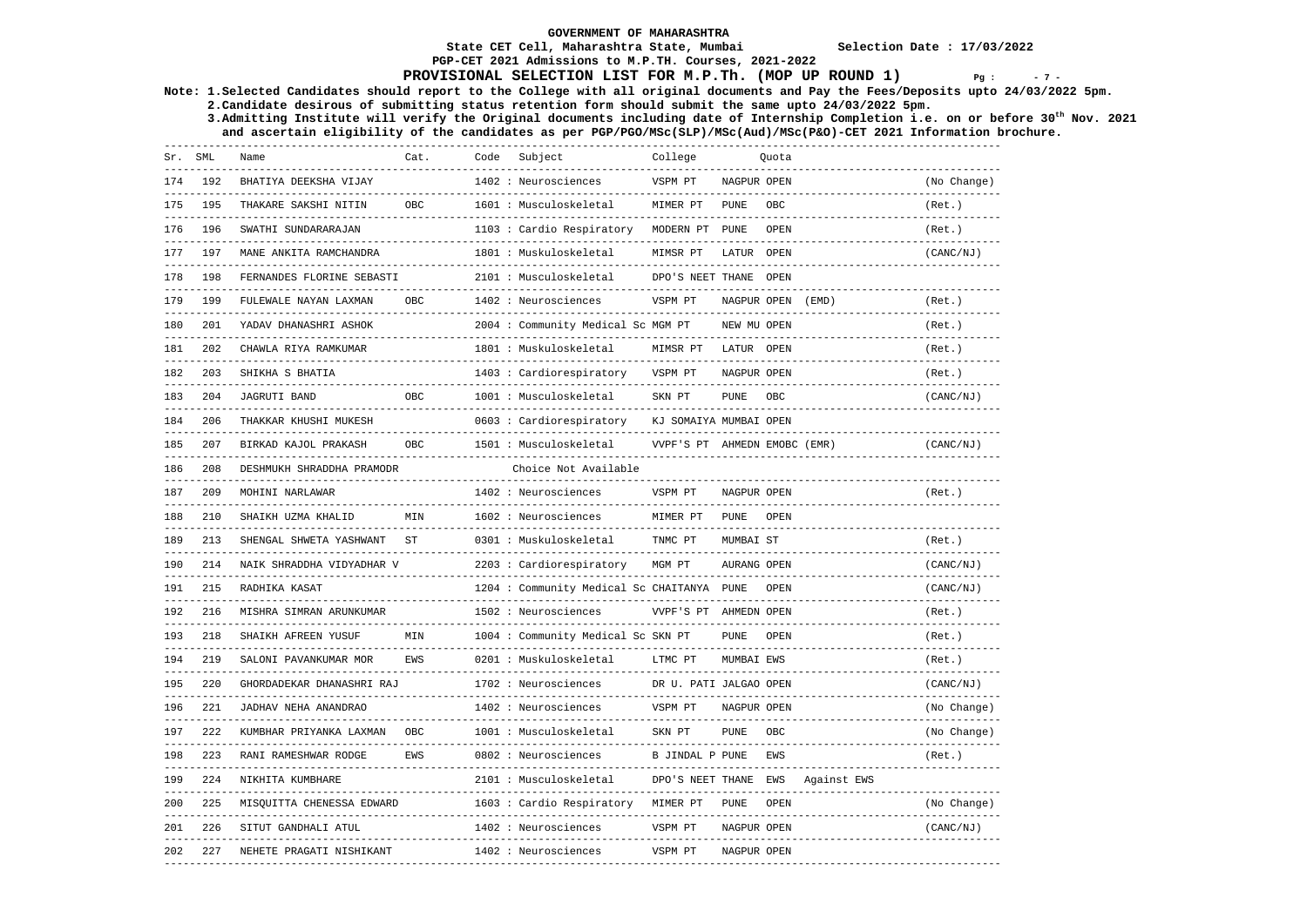### **State CET Cell, Maharashtra State, Mumbai Selection Date : 17/03/2022 PGP-CET 2021 Admissions to M.P.TH. Courses, 2021-2022**

## **PROVISIONAL SELECTION LIST FOR M.P.Th. (MOP UP ROUND 1)**  $Pg : S = S - S$

**Note: 1.Selected Candidates should report to the College with all original documents and Pay the Fees/Deposits upto 24/03/2022 5pm.** 

 **2.Candidate desirous of submitting status retention form should submit the same upto 24/03/2022 5pm. 3.Admitting Institute will verify the Original documents including date of Internship Completion i.e. on or before 30th Nov. 2021 and ascertain eligibility of the candidates as per PGP/PGO/MSc(SLP)/MSc(Aud)/MSc(P&O)-CET 2021 Information brochure.** 

|     | Sr. SML | Name                                                         | Cat.       | Code | Subject                                             | College               |                   | Ouota               |                                   |             |
|-----|---------|--------------------------------------------------------------|------------|------|-----------------------------------------------------|-----------------------|-------------------|---------------------|-----------------------------------|-------------|
| 203 | 230     | KOTIAN NAYAN SANDEEP                                         |            |      | 0803 : Cardiorespiratory                            | B JINDAL P PUNE       |                   | OPEN                |                                   |             |
| 204 | 231     | GAUTAMI ANAND SONKAMBLE                                      | SC         |      | 2103 : Cardiorespiratory                            | DPO'S NEET THANE SC   |                   |                     |                                   | (CANC/NJ)   |
| 205 | 232     | TADVI ANJUM DAUTKHA<br>------------------------------------- | STMIN      |      | 0502 : Neurosciences                                | ALLPMR PT MUMBAI ST   |                   |                     |                                   | (Ret.)      |
| 206 | 233     | VERMA SHRUTI SUNIL<br>---------------------------            |            |      | 1402 : Neurosciences                                | VSPM PT               | NAGPUR OPEN       |                     |                                   |             |
| 207 | 235     | PATIL RONIT RAVINDRA<br>-------------------------            | <b>OBC</b> |      | 2205 : Sports Medicine                              | MGM PT                | AURANG OBC        |                     |                                   | (CANC/NJ)   |
| 208 | 237     | GAIKWAD ANJALA KISHORE                                       | SC         |      | Choice Not Available                                |                       |                   |                     |                                   |             |
| 209 | 238     | GAIKWAD SMITA SHASHIKANT SC                                  |            |      | 1002 : Neurosciences                                | SKN PT                | <b>PUNE</b>       | SC                  |                                   | (No Change) |
| 210 | 239     | KADAM ANAGHA PRAKASH                                         |            |      | 2201 : Musculoskeletal                              | MGM PT                | AURANG EWS        |                     | Against EWS                       |             |
| 211 | 240     | BAIS ANJALI SUNILKUMAR                                       |            |      | 0803: Cardiorespiratory                             | B JINDAL P PUNE       |                   | EWS                 | Against EWS                       |             |
| 212 | 241     | MADAME GAYATRI DEVENDRA                                      | <b>NTB</b> |      | Choice Not Available                                |                       |                   |                     |                                   |             |
| 213 | 242     | GAJBHIYE MRUNAL MAHENDRA SC                                  |            |      | 0902 : Neurosciences                                | SANCHETI P PUNE       |                   | $\operatorname{SC}$ |                                   | (Ret.)      |
| 214 | 243     | GHOLKAR BHAKTI RAJIV                                         |            |      | 2204 : Community Medical Sc MGM PT                  |                       | AURANG OPEN       |                     |                                   | (Ret.)      |
| 215 | 244     | ARORA NISHI KULDEEP<br>----------------                      | EWS        |      | 0901 : Musculoskeletal                              | SANCHETI P PUNE       |                   | EWS                 |                                   | (CANC/NJ)   |
| 216 | 245     | KANOJE NIKITA DEEPAK                                         | SC         |      | 1201 : Musculoskeletal                              | CHAITANYA PUNE        |                   | $\operatorname{SC}$ |                                   | (No Change) |
| 217 | 246     | GEET HANSRAJBHAI GHOGHARI                                    |            |      | Choice Not Available                                |                       |                   |                     |                                   |             |
| 218 | 247     | AGRAWAL SHEETAL TARACHAND EWS                                |            |      | 0901 : Musculoskeletal                              | SANCHETI P PUNE       |                   | EWS                 | -------------------------------   | (Ret.)      |
| 219 | 248     | MULLA AIMEN RAZI                                             | EWSMIN     |      | 0601 : Musculoskeletal                              | KJ SOMAIYA MUMBAI EWS |                   |                     |                                   | (No Change) |
| 220 | 249     | JAIN PRAGYA RAJESH                                           |            |      | Choice Not Available                                |                       |                   |                     |                                   |             |
| 221 | 250     | BHANDAKKAR POULAMI ADWAIT                                    |            |      | 1802 : Neurosciences<br>--------------------------- | MIMSR PT              | LATUR OPEN        |                     |                                   | (CANC/NJ)   |
| 222 | 252     | BATULWAR MEENAKSHI BHUMES OBC                                |            |      | 1702 : Neurosciences                                | DR U. PATI JALGAO OBC |                   |                     |                                   | (CANC/NJ)   |
| 223 | 253     | PATHADE VAIBHAVI VEVEKANA SC                                 |            |      | 0905 : Sports Medicine                              | SANCHETI P PUNE       |                   | SC                  |                                   | (Ret.)      |
| 224 | 254     | SHAH NUPUR MUKESH SMITA                                      |            |      | 1304 : Community Medical Sc MVPS PT                 |                       | NASIK OPEN        |                     |                                   | (CANC/NJ)   |
| 225 | 255     | MUKADAM PRATISHTA RAJENDR OBC                                |            |      | 0602 : Neurosciences                                | KJ SOMAIYA MUMBAI NTD |                   |                     | Inter-Se (NT2-NT3-                |             |
| 226 | 256     | VIJAYSHREE JANGADE                                           | OBC.       |      | 1403 : Cardiorespiratory                            | VSPM PT               | NAGPUR OPEN (EMD) |                     | --------------------------------- | (Ret.)      |
| 227 | 258     | DONGARDIVE KASHMIRA SANTO SC                                 |            |      | 1602 : Neurosciences                                | MIMER PT              | PUNE SC           |                     |                                   | (Ret.)      |
| 228 | 259     | SATHE GAURI BHIMRAO                                          | SC         |      | 0604 : Community Medical Sc KJ SOMAIYA MUMBAI SC    |                       |                   |                     |                                   |             |
| 229 | 260     | AGRAWAL MANSI SANJAY                                         | EWS        |      | 1402 : Neurosciences                                | VSPM PT               | NAGPUR EWS        |                     |                                   | (Ret.)      |
| 230 | 262     | KULKARNI SAMPADA SATISH                                      |            |      | 2103 : Cardiorespiratory                            | DPO'S NEET THANE OPEN |                   |                     |                                   | (Ret.)      |
| 231 | 264     | KHOT SHAMAL VIJAY                                            |            |      | Choice Not Available                                |                       |                   |                     |                                   |             |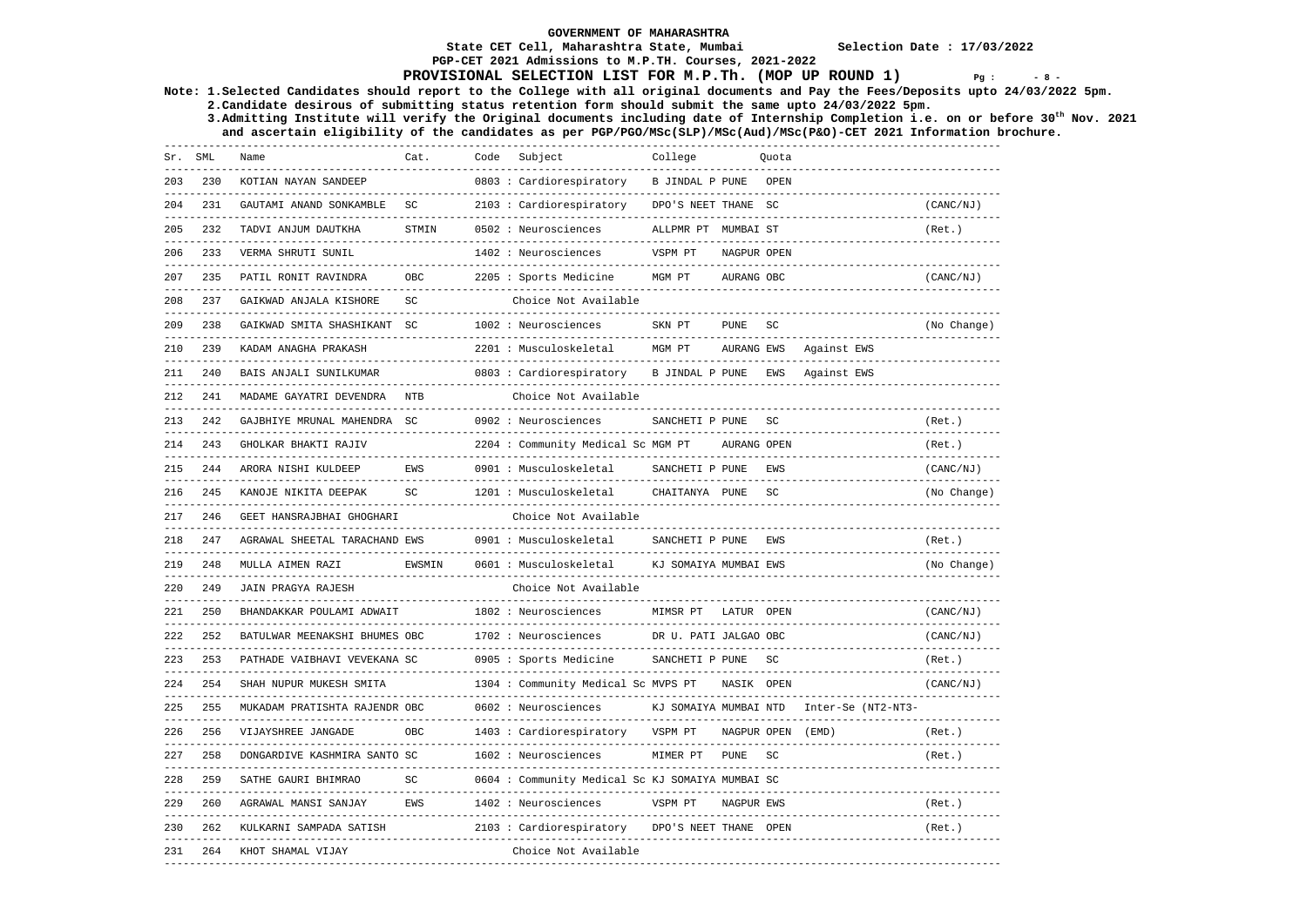**PGP-CET 2021 Admissions to M.P.TH. Courses, 2021-2022** 

### **State CET Cell, Maharashtra State, Mumbai Selection Date : 17/03/2022**

# **PROVISIONAL SELECTION LIST FOR M.P.Th. (MOP UP ROUND 1)**  $Pg : P = 9 - 8$

**Note: 1.Selected Candidates should report to the College with all original documents and Pay the Fees/Deposits upto 24/03/2022 5pm.** 

 **2.Candidate desirous of submitting status retention form should submit the same upto 24/03/2022 5pm. 3.Admitting Institute will verify the Original documents including date of Internship Completion i.e. on or before 30th Nov. 2021** 

 **and ascertain eligibility of the candidates as per PGP/PGO/MSc(SLP)/MSc(Aud)/MSc(P&O)-CET 2021 Information brochure.** 

| . <u>_ _ _ _ _ _ _ _ _ _ _ _</u> _ .<br>265<br>1204 : Community Medical Sc CHAITANYA PUNE<br>232<br>GANDHI BHAVNA SANTOSH<br>OPEN<br>(CANC/NJ)<br>----------<br>233<br>266<br>SHRUTI RAPHAEL D'SOUZA<br>Choice Not Available<br>267<br>BHUJBAL OMKAR SUNIL<br>Choice Not Available<br>234<br>----------<br>268<br>CHATURVEDI SHANKESH BHUPE<br>1503 : Cardio Respiratory VVPF'S PT AHMEDN OPEN<br>235<br>(CANC/NJ)<br>270<br>KHANDELWAL KRATI PRADEEP<br>Choice Not Available<br>236<br>----------------------------<br>271<br>1504 : Community Medical Sc VVPF'S PT AHMEDN OPEN<br>(CANC/NJ)<br>237<br>KARWA MANSI RADHESHYAM<br>----------------------<br>SUWARNA PANJABRAO NEHARE OBC<br>272<br>1402 : Neurosciences<br>VSPM PT<br>NAGPUR EMOBC (EMR)<br>238<br>(Ret.)<br>----------------------<br>CHOUDHARY AYUSHI CHANDRAP OBC<br>1202 : Neurosciences<br>239<br>274<br>CHAITANYA PUNE<br>OBC<br>(Ret.)<br>$\operatorname{SC}$<br>275<br>Choice Not Available<br>240<br>MESHRAM SNEHAL ASHOK<br>276<br>KOTWAL SHEFALI SUSHIL<br>Choice Not Available<br>VAIDYA SANIKA SACHIN<br>Choice Not Available<br>277<br>242<br>278<br>1504 : Community Medical Sc VVPF'S PT AHMEDN OPEN<br>243<br>KSHIPRA RAGHAVENDRA SHAST<br>(Ret.)<br>279<br>MANSI MUKUND AMBULKAR<br>1204 : Community Medical Sc CHAITANYA PUNE<br>OPEN<br>244<br>280<br>JINCY RAJAN<br>1803 : Cardio Respiratory MIMSR PT LATUR OPEN<br>(CANC/NJ)<br>245<br>---------------------------<br>2203 : Cardiorespiratory<br>281<br>MAVKAR SNEHAL SUNIL<br>MGM PT<br>AURANG OPEN<br>(Ret.)<br>246<br>282<br>ROHANE RENUKA GUNWANTRAO OBC<br>1403 : Cardiorespiratory<br>VSPM PT<br>247<br>NAGPUR EMOBC (EMR)<br>(Ret.)<br>-----------------------------------<br>283<br>HOLMUKHE PRUTHVIKA NANDKU SC<br>Choice Not Available<br>248<br>--------------------------------<br>284<br>Choice Not Available<br>249<br>BUDHWANI NIKITA PURSHOTTA<br>285<br><b>OBC</b><br>250<br>PUND CHETANA NARENDRA<br>1803 : Cardio Respiratory MIMSR PT<br>LATUR OPEN (EMD)<br>(CANC/NJ)<br>288<br>MEGHA MOHANDAS<br>Choice Not Available<br>251<br>289<br>252<br>SOMDEB CHAKRABORTY<br>Choice Not Available<br>290<br>253<br>KAWADE PRATIKSHA PRAKASH<br>1802 : Neurosciences<br>MIMSR PT<br>LATUR OPEN<br>(Ret.)<br>254<br>291<br>SARTAPE SHRUTIKA NITIN<br>SC<br>Choice Not Available<br>292<br>255<br>SUBHEDAR MANSI MANGESH<br>1404 : Community Medical Sc VSPM PT<br>NAGPUR EWS Against EWS<br>SC<br>256<br>294<br>KHANDALE RUCHIRA BHARAT<br>Choice Not Available<br>257<br>295<br>1101 : Muskuloskeletal<br>MODERN PT PUNE<br>DONGARE VAIBHAVI CHANDRAK VJA<br>EMVJA (EMR)<br>(Ret.)<br>296<br>Choice Not Available<br>258<br>CHHEDA PALAK KALPESH<br>------------------------<br>259<br>297<br>KULKARNI ASHVINI SHASHIKA EWS<br>0902 : Neurosciences<br>SANCHETI P PUNE<br>EWS<br>(Ret.)<br>260<br>299<br>1304 : Community Medical Sc MVPS PT<br>NASIK OPEN<br>SURBHI BANIYA<br>(Ret.) | Sr. SML | --------- | Name | Cat. | Code | Subject<br>------------------ | College | Quota |  |
|-------------------------------------------------------------------------------------------------------------------------------------------------------------------------------------------------------------------------------------------------------------------------------------------------------------------------------------------------------------------------------------------------------------------------------------------------------------------------------------------------------------------------------------------------------------------------------------------------------------------------------------------------------------------------------------------------------------------------------------------------------------------------------------------------------------------------------------------------------------------------------------------------------------------------------------------------------------------------------------------------------------------------------------------------------------------------------------------------------------------------------------------------------------------------------------------------------------------------------------------------------------------------------------------------------------------------------------------------------------------------------------------------------------------------------------------------------------------------------------------------------------------------------------------------------------------------------------------------------------------------------------------------------------------------------------------------------------------------------------------------------------------------------------------------------------------------------------------------------------------------------------------------------------------------------------------------------------------------------------------------------------------------------------------------------------------------------------------------------------------------------------------------------------------------------------------------------------------------------------------------------------------------------------------------------------------------------------------------------------------------------------------------------------------------------------------------------------------------------------------------------------------------------------------------------------------------------------------------------------------------------------------------------------------------------------------------------------------------------------------------------------------------------------------------------------------------------------------------------------------------------------------------------------------------------------------|---------|-----------|------|------|------|-------------------------------|---------|-------|--|
|                                                                                                                                                                                                                                                                                                                                                                                                                                                                                                                                                                                                                                                                                                                                                                                                                                                                                                                                                                                                                                                                                                                                                                                                                                                                                                                                                                                                                                                                                                                                                                                                                                                                                                                                                                                                                                                                                                                                                                                                                                                                                                                                                                                                                                                                                                                                                                                                                                                                                                                                                                                                                                                                                                                                                                                                                                                                                                                                           |         |           |      |      |      |                               |         |       |  |
|                                                                                                                                                                                                                                                                                                                                                                                                                                                                                                                                                                                                                                                                                                                                                                                                                                                                                                                                                                                                                                                                                                                                                                                                                                                                                                                                                                                                                                                                                                                                                                                                                                                                                                                                                                                                                                                                                                                                                                                                                                                                                                                                                                                                                                                                                                                                                                                                                                                                                                                                                                                                                                                                                                                                                                                                                                                                                                                                           |         |           |      |      |      |                               |         |       |  |
|                                                                                                                                                                                                                                                                                                                                                                                                                                                                                                                                                                                                                                                                                                                                                                                                                                                                                                                                                                                                                                                                                                                                                                                                                                                                                                                                                                                                                                                                                                                                                                                                                                                                                                                                                                                                                                                                                                                                                                                                                                                                                                                                                                                                                                                                                                                                                                                                                                                                                                                                                                                                                                                                                                                                                                                                                                                                                                                                           |         |           |      |      |      |                               |         |       |  |
|                                                                                                                                                                                                                                                                                                                                                                                                                                                                                                                                                                                                                                                                                                                                                                                                                                                                                                                                                                                                                                                                                                                                                                                                                                                                                                                                                                                                                                                                                                                                                                                                                                                                                                                                                                                                                                                                                                                                                                                                                                                                                                                                                                                                                                                                                                                                                                                                                                                                                                                                                                                                                                                                                                                                                                                                                                                                                                                                           |         |           |      |      |      |                               |         |       |  |
|                                                                                                                                                                                                                                                                                                                                                                                                                                                                                                                                                                                                                                                                                                                                                                                                                                                                                                                                                                                                                                                                                                                                                                                                                                                                                                                                                                                                                                                                                                                                                                                                                                                                                                                                                                                                                                                                                                                                                                                                                                                                                                                                                                                                                                                                                                                                                                                                                                                                                                                                                                                                                                                                                                                                                                                                                                                                                                                                           |         |           |      |      |      |                               |         |       |  |
|                                                                                                                                                                                                                                                                                                                                                                                                                                                                                                                                                                                                                                                                                                                                                                                                                                                                                                                                                                                                                                                                                                                                                                                                                                                                                                                                                                                                                                                                                                                                                                                                                                                                                                                                                                                                                                                                                                                                                                                                                                                                                                                                                                                                                                                                                                                                                                                                                                                                                                                                                                                                                                                                                                                                                                                                                                                                                                                                           |         |           |      |      |      |                               |         |       |  |
|                                                                                                                                                                                                                                                                                                                                                                                                                                                                                                                                                                                                                                                                                                                                                                                                                                                                                                                                                                                                                                                                                                                                                                                                                                                                                                                                                                                                                                                                                                                                                                                                                                                                                                                                                                                                                                                                                                                                                                                                                                                                                                                                                                                                                                                                                                                                                                                                                                                                                                                                                                                                                                                                                                                                                                                                                                                                                                                                           |         |           |      |      |      |                               |         |       |  |
|                                                                                                                                                                                                                                                                                                                                                                                                                                                                                                                                                                                                                                                                                                                                                                                                                                                                                                                                                                                                                                                                                                                                                                                                                                                                                                                                                                                                                                                                                                                                                                                                                                                                                                                                                                                                                                                                                                                                                                                                                                                                                                                                                                                                                                                                                                                                                                                                                                                                                                                                                                                                                                                                                                                                                                                                                                                                                                                                           |         |           |      |      |      |                               |         |       |  |
|                                                                                                                                                                                                                                                                                                                                                                                                                                                                                                                                                                                                                                                                                                                                                                                                                                                                                                                                                                                                                                                                                                                                                                                                                                                                                                                                                                                                                                                                                                                                                                                                                                                                                                                                                                                                                                                                                                                                                                                                                                                                                                                                                                                                                                                                                                                                                                                                                                                                                                                                                                                                                                                                                                                                                                                                                                                                                                                                           |         |           |      |      |      |                               |         |       |  |
|                                                                                                                                                                                                                                                                                                                                                                                                                                                                                                                                                                                                                                                                                                                                                                                                                                                                                                                                                                                                                                                                                                                                                                                                                                                                                                                                                                                                                                                                                                                                                                                                                                                                                                                                                                                                                                                                                                                                                                                                                                                                                                                                                                                                                                                                                                                                                                                                                                                                                                                                                                                                                                                                                                                                                                                                                                                                                                                                           |         |           |      |      |      |                               |         |       |  |
|                                                                                                                                                                                                                                                                                                                                                                                                                                                                                                                                                                                                                                                                                                                                                                                                                                                                                                                                                                                                                                                                                                                                                                                                                                                                                                                                                                                                                                                                                                                                                                                                                                                                                                                                                                                                                                                                                                                                                                                                                                                                                                                                                                                                                                                                                                                                                                                                                                                                                                                                                                                                                                                                                                                                                                                                                                                                                                                                           |         |           |      |      |      |                               |         |       |  |
|                                                                                                                                                                                                                                                                                                                                                                                                                                                                                                                                                                                                                                                                                                                                                                                                                                                                                                                                                                                                                                                                                                                                                                                                                                                                                                                                                                                                                                                                                                                                                                                                                                                                                                                                                                                                                                                                                                                                                                                                                                                                                                                                                                                                                                                                                                                                                                                                                                                                                                                                                                                                                                                                                                                                                                                                                                                                                                                                           |         |           |      |      |      |                               |         |       |  |
|                                                                                                                                                                                                                                                                                                                                                                                                                                                                                                                                                                                                                                                                                                                                                                                                                                                                                                                                                                                                                                                                                                                                                                                                                                                                                                                                                                                                                                                                                                                                                                                                                                                                                                                                                                                                                                                                                                                                                                                                                                                                                                                                                                                                                                                                                                                                                                                                                                                                                                                                                                                                                                                                                                                                                                                                                                                                                                                                           |         |           |      |      |      |                               |         |       |  |
|                                                                                                                                                                                                                                                                                                                                                                                                                                                                                                                                                                                                                                                                                                                                                                                                                                                                                                                                                                                                                                                                                                                                                                                                                                                                                                                                                                                                                                                                                                                                                                                                                                                                                                                                                                                                                                                                                                                                                                                                                                                                                                                                                                                                                                                                                                                                                                                                                                                                                                                                                                                                                                                                                                                                                                                                                                                                                                                                           |         |           |      |      |      |                               |         |       |  |
|                                                                                                                                                                                                                                                                                                                                                                                                                                                                                                                                                                                                                                                                                                                                                                                                                                                                                                                                                                                                                                                                                                                                                                                                                                                                                                                                                                                                                                                                                                                                                                                                                                                                                                                                                                                                                                                                                                                                                                                                                                                                                                                                                                                                                                                                                                                                                                                                                                                                                                                                                                                                                                                                                                                                                                                                                                                                                                                                           |         |           |      |      |      |                               |         |       |  |
|                                                                                                                                                                                                                                                                                                                                                                                                                                                                                                                                                                                                                                                                                                                                                                                                                                                                                                                                                                                                                                                                                                                                                                                                                                                                                                                                                                                                                                                                                                                                                                                                                                                                                                                                                                                                                                                                                                                                                                                                                                                                                                                                                                                                                                                                                                                                                                                                                                                                                                                                                                                                                                                                                                                                                                                                                                                                                                                                           |         |           |      |      |      |                               |         |       |  |
|                                                                                                                                                                                                                                                                                                                                                                                                                                                                                                                                                                                                                                                                                                                                                                                                                                                                                                                                                                                                                                                                                                                                                                                                                                                                                                                                                                                                                                                                                                                                                                                                                                                                                                                                                                                                                                                                                                                                                                                                                                                                                                                                                                                                                                                                                                                                                                                                                                                                                                                                                                                                                                                                                                                                                                                                                                                                                                                                           |         |           |      |      |      |                               |         |       |  |
|                                                                                                                                                                                                                                                                                                                                                                                                                                                                                                                                                                                                                                                                                                                                                                                                                                                                                                                                                                                                                                                                                                                                                                                                                                                                                                                                                                                                                                                                                                                                                                                                                                                                                                                                                                                                                                                                                                                                                                                                                                                                                                                                                                                                                                                                                                                                                                                                                                                                                                                                                                                                                                                                                                                                                                                                                                                                                                                                           |         |           |      |      |      |                               |         |       |  |
|                                                                                                                                                                                                                                                                                                                                                                                                                                                                                                                                                                                                                                                                                                                                                                                                                                                                                                                                                                                                                                                                                                                                                                                                                                                                                                                                                                                                                                                                                                                                                                                                                                                                                                                                                                                                                                                                                                                                                                                                                                                                                                                                                                                                                                                                                                                                                                                                                                                                                                                                                                                                                                                                                                                                                                                                                                                                                                                                           |         |           |      |      |      |                               |         |       |  |
|                                                                                                                                                                                                                                                                                                                                                                                                                                                                                                                                                                                                                                                                                                                                                                                                                                                                                                                                                                                                                                                                                                                                                                                                                                                                                                                                                                                                                                                                                                                                                                                                                                                                                                                                                                                                                                                                                                                                                                                                                                                                                                                                                                                                                                                                                                                                                                                                                                                                                                                                                                                                                                                                                                                                                                                                                                                                                                                                           |         |           |      |      |      |                               |         |       |  |
|                                                                                                                                                                                                                                                                                                                                                                                                                                                                                                                                                                                                                                                                                                                                                                                                                                                                                                                                                                                                                                                                                                                                                                                                                                                                                                                                                                                                                                                                                                                                                                                                                                                                                                                                                                                                                                                                                                                                                                                                                                                                                                                                                                                                                                                                                                                                                                                                                                                                                                                                                                                                                                                                                                                                                                                                                                                                                                                                           |         |           |      |      |      |                               |         |       |  |
|                                                                                                                                                                                                                                                                                                                                                                                                                                                                                                                                                                                                                                                                                                                                                                                                                                                                                                                                                                                                                                                                                                                                                                                                                                                                                                                                                                                                                                                                                                                                                                                                                                                                                                                                                                                                                                                                                                                                                                                                                                                                                                                                                                                                                                                                                                                                                                                                                                                                                                                                                                                                                                                                                                                                                                                                                                                                                                                                           |         |           |      |      |      |                               |         |       |  |
|                                                                                                                                                                                                                                                                                                                                                                                                                                                                                                                                                                                                                                                                                                                                                                                                                                                                                                                                                                                                                                                                                                                                                                                                                                                                                                                                                                                                                                                                                                                                                                                                                                                                                                                                                                                                                                                                                                                                                                                                                                                                                                                                                                                                                                                                                                                                                                                                                                                                                                                                                                                                                                                                                                                                                                                                                                                                                                                                           |         |           |      |      |      |                               |         |       |  |
|                                                                                                                                                                                                                                                                                                                                                                                                                                                                                                                                                                                                                                                                                                                                                                                                                                                                                                                                                                                                                                                                                                                                                                                                                                                                                                                                                                                                                                                                                                                                                                                                                                                                                                                                                                                                                                                                                                                                                                                                                                                                                                                                                                                                                                                                                                                                                                                                                                                                                                                                                                                                                                                                                                                                                                                                                                                                                                                                           |         |           |      |      |      |                               |         |       |  |
|                                                                                                                                                                                                                                                                                                                                                                                                                                                                                                                                                                                                                                                                                                                                                                                                                                                                                                                                                                                                                                                                                                                                                                                                                                                                                                                                                                                                                                                                                                                                                                                                                                                                                                                                                                                                                                                                                                                                                                                                                                                                                                                                                                                                                                                                                                                                                                                                                                                                                                                                                                                                                                                                                                                                                                                                                                                                                                                                           |         |           |      |      |      |                               |         |       |  |
|                                                                                                                                                                                                                                                                                                                                                                                                                                                                                                                                                                                                                                                                                                                                                                                                                                                                                                                                                                                                                                                                                                                                                                                                                                                                                                                                                                                                                                                                                                                                                                                                                                                                                                                                                                                                                                                                                                                                                                                                                                                                                                                                                                                                                                                                                                                                                                                                                                                                                                                                                                                                                                                                                                                                                                                                                                                                                                                                           |         |           |      |      |      |                               |         |       |  |
|                                                                                                                                                                                                                                                                                                                                                                                                                                                                                                                                                                                                                                                                                                                                                                                                                                                                                                                                                                                                                                                                                                                                                                                                                                                                                                                                                                                                                                                                                                                                                                                                                                                                                                                                                                                                                                                                                                                                                                                                                                                                                                                                                                                                                                                                                                                                                                                                                                                                                                                                                                                                                                                                                                                                                                                                                                                                                                                                           |         |           |      |      |      |                               |         |       |  |
|                                                                                                                                                                                                                                                                                                                                                                                                                                                                                                                                                                                                                                                                                                                                                                                                                                                                                                                                                                                                                                                                                                                                                                                                                                                                                                                                                                                                                                                                                                                                                                                                                                                                                                                                                                                                                                                                                                                                                                                                                                                                                                                                                                                                                                                                                                                                                                                                                                                                                                                                                                                                                                                                                                                                                                                                                                                                                                                                           |         |           |      |      |      |                               |         |       |  |
|                                                                                                                                                                                                                                                                                                                                                                                                                                                                                                                                                                                                                                                                                                                                                                                                                                                                                                                                                                                                                                                                                                                                                                                                                                                                                                                                                                                                                                                                                                                                                                                                                                                                                                                                                                                                                                                                                                                                                                                                                                                                                                                                                                                                                                                                                                                                                                                                                                                                                                                                                                                                                                                                                                                                                                                                                                                                                                                                           |         |           |      |      |      |                               |         |       |  |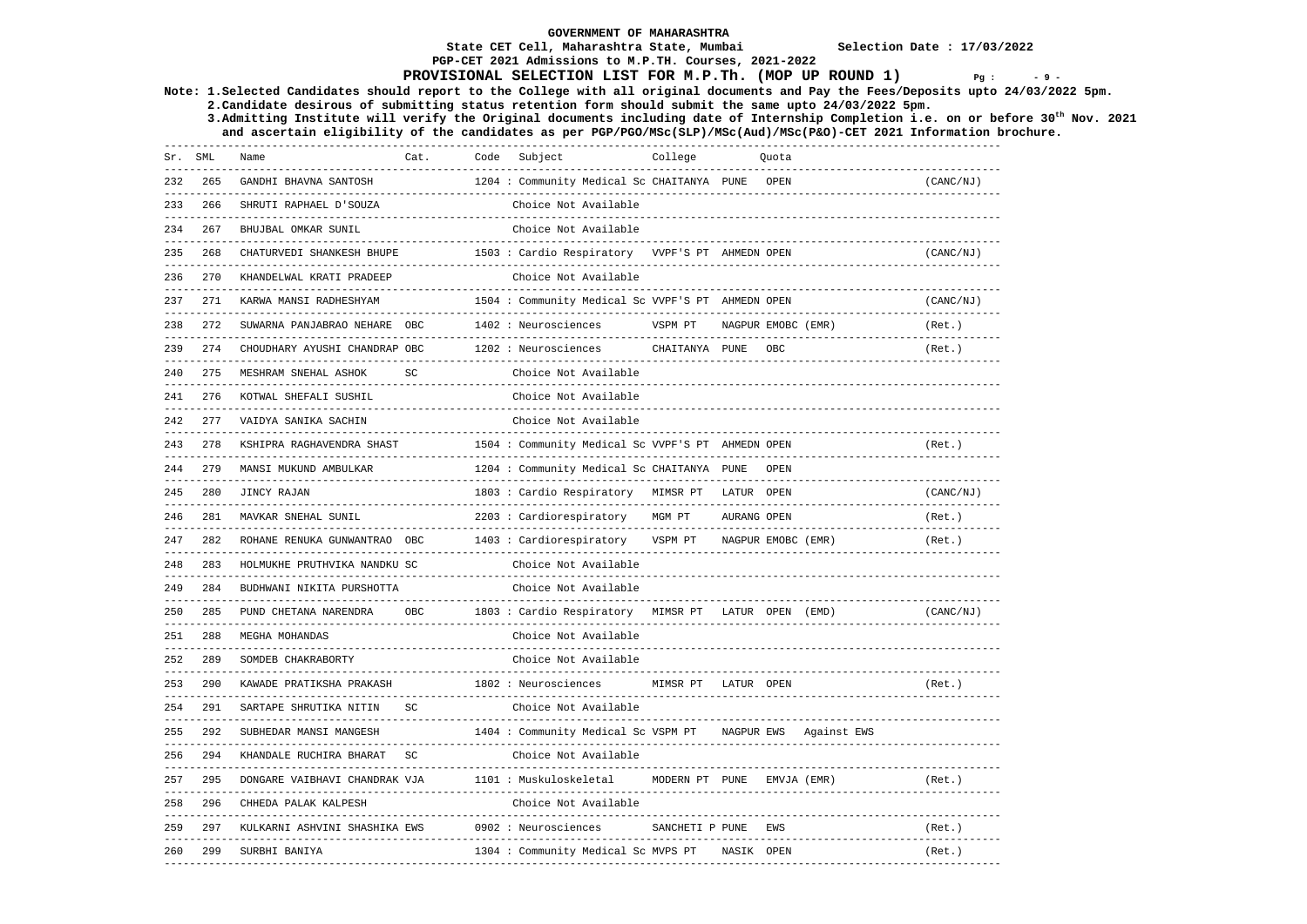**PGP-CET 2021 Admissions to M.P.TH. Courses, 2021-2022** 

### **State CET Cell, Maharashtra State, Mumbai Selection Date : 17/03/2022**

## **PROVISIONAL SELECTION LIST FOR M.P.Th. (MOP UP ROUND 1)**  $Pq : 10 - 10$

**Note: 1.Selected Candidates should report to the College with all original documents and Pay the Fees/Deposits upto 24/03/2022 5pm.** 

 **2.Candidate desirous of submitting status retention form should submit the same upto 24/03/2022 5pm. 3.Admitting Institute will verify the Original documents including date of Internship Completion i.e. on or before 30th Nov. 2021** 

 **and ascertain eligibility of the candidates as per PGP/PGO/MSc(SLP)/MSc(Aud)/MSc(P&O)-CET 2021 Information brochure.** 

| Sr. SML | ---------         | Name                                                               | Cat.<br>---------- | Code | Subject                                                                | College                             |             | Quota |                                              |                                 |
|---------|-------------------|--------------------------------------------------------------------|--------------------|------|------------------------------------------------------------------------|-------------------------------------|-------------|-------|----------------------------------------------|---------------------------------|
|         | 300               | KALANTRI GAYATRI GIRDHAR                                           |                    |      | 1504 : Community Medical Sc VVPF'S PT AHMEDN EWS                       |                                     |             |       | Against EWS                                  |                                 |
| 262     | 301               | <b>BHAVESH SAHU</b>                                                |                    |      | Choice Not Available                                                   |                                     |             |       |                                              |                                 |
| 263     | 302               | AKSHAY NIMJE<br>----------------------                             |                    |      | Choice Not Available                                                   |                                     |             |       |                                              |                                 |
| 264     | 304               | SHRADDHA CHANDAK                                                   |                    |      | 1802 : Neurosciences                                                   | MIMSR PT<br>____________________    | LATUR EWS   |       | Against EWS                                  |                                 |
| 265     | 305               | ZAWARE PARTH SUNIL                                                 |                    |      | Choice Not Available                                                   |                                     |             |       |                                              |                                 |
| 266     | 306               | SHARMA JAYA JAIPRAKASH<br>---------------------------              |                    |      | Choice Not Available                                                   |                                     |             |       |                                              |                                 |
| 267     | 307               | TIKHILE PRIYA JAYANT                                               | OBC                |      | 1304 : Community Medical Sc MVPS PT                                    |                                     | NASIK OBC   |       |                                              | (CANC/NJ)                       |
| 268     | 308               | SUPEKAR TANUSHRI SHYAMRAJ<br>------------------------------        |                    |      | Choice Not Available                                                   |                                     |             |       |                                              |                                 |
| 269     | 309               | ARSHIYA FAROOQUE SHAIKH<br>---------------------                   | MIN                |      | 1901 : Musculoskeletal                                                 | MAR PT                              | <b>PUNE</b> | OPEN  |                                              | (CANC/NJ)<br>------------------ |
| 270     | 310               | DAGANI RAYMOL MOHAN RAO<br>----------------------------            |                    |      | 1803 : Cardio Respiratory                                              | MIMSR PT                            | LATUR OPEN  |       |                                              | (Ret.)                          |
| 271     | 311               | SAWANT JANHAVI MAHADEV                                             | EWS                |      | 1101 : Muskuloskeletal                                                 | MODERN PT                           | PUNE        | EWS   |                                              | (Ret.)                          |
| 272     | 312               | KHARCHE VRUSHALI BALIRAM OBC<br>--------------------------         |                    |      | 1501 : Musculoskeletal                                                 | VVPF'S PT AHMEDN EMOBC (EMR)        |             |       |                                              | (CANC/NJ)                       |
| 273     | 313               | SATDEVE RAKSHA JITENDRA                                            | SC                 |      | 0903 : Cardiorespiratory                                               | SANCHETI P PUNE                     |             | ST    | Inter-Se (SC-ST)<br>------------------------ |                                 |
| 274     | 314               | SHENDE PRATIKSHA CHANDRAM SC                                       |                    |      | 2202 : Neurosciences                                                   | MGM PT                              | AURANG ST   |       | Inter-Se (SC-ST)                             |                                 |
| 275     | 315               | SHINDIKAR YASHSHREE JAYAN<br>------------------------------------- |                    |      | 1503 : Cardio Respiratory VVPF'S PT AHMEDN OPEN                        |                                     |             |       |                                              | (No Change)                     |
| 276     | 316<br>---------- | MAYURI SURESHRAO KANKAL                                            | OBC                |      | 2201 : Musculoskeletal                                                 | MGM PT                              | AURANG OBC  |       |                                              | (CANC/NJ)                       |
| 277     | 317               | KHARATMAL DEEPALI RAM<br>---------------------------------         | SC                 |      | Choice Not Available                                                   |                                     |             |       |                                              |                                 |
| 278     | 320               | ALNURE VARSHA ROKDOBA                                              | NTC                |      | 0403 : Cardiorespiratory                                               | GMC PT<br>_________________________ | NAGPUR NTC  |       |                                              | (CANC/NJ)                       |
| 279     | 322               | GOKLANI RITUKA PRAKASH                                             |                    |      | Choice Not Available                                                   |                                     |             |       |                                              |                                 |
| 280     | 323               | MADAVI KRUTIKA ARVIND                                              | <b>ST</b>          |      | Choice Not Available                                                   |                                     |             |       |                                              |                                 |
| 281     | 324               | RASAL HARSHAL BHASKAR<br>__________________                        | OBC                |      | 1204 : Community Medical Sc CHAITANYA PUNE<br>------------------------ |                                     |             | OPEN  |                                              |                                 |
| 282     | 325               | CHOPADE KSHITIJA RAVINDRA OBC                                      |                    |      | 1102 : Neurosciences<br>_____________________________                  | MODERN PT PUNE                      |             | OBC   |                                              |                                 |
| 283     | 327               | ABOLI NITIN PEDGAONKAR                                             |                    |      | Choice Not Available                                                   |                                     |             |       |                                              |                                 |
| 284     | 328               | <b>GHADSE DIKSHA PRAJESH</b><br>___________________                | SC                 |      | 2204 : Community Medical Sc MGM PT                                     |                                     | AURANG SC   |       |                                              | (Ret.)                          |
| 285     | 329               | OTARI SHREYA MAHESH<br>_________________                           | <b>NTB</b>         |      | 0203 : Cardiorespiratory                                               | LTMC PT                             | MUMBAI NTB  |       |                                              | (CANC/NJ)                       |
| 286     | 331               | DAKHANE RAJSHREE BHASKAR                                           | <b>SC</b>          |      | Choice Not Available                                                   |                                     |             |       |                                              |                                 |
| 287     | 332               | VAISHNAVI SAKHARE                                                  | <b>OBC</b>         |      | 2101 : Musculoskeletal                                                 | DPO'S NEET THANE OBC                |             |       |                                              | (Ret.)                          |
| 288     | 334               | MULLA AAFICA MUNIR                                                 | MIN                |      | 1203 : Cardiorespiratory                                               | CHAITANYA PUNE                      |             | EWS   | Against EWS                                  |                                 |
| 289     | 335               | SHAH NIDHI KRISHNA                                                 |                    |      | 2103 : Cardiorespiratory                                               | DPO'S NEET THANE OPEN               |             |       |                                              |                                 |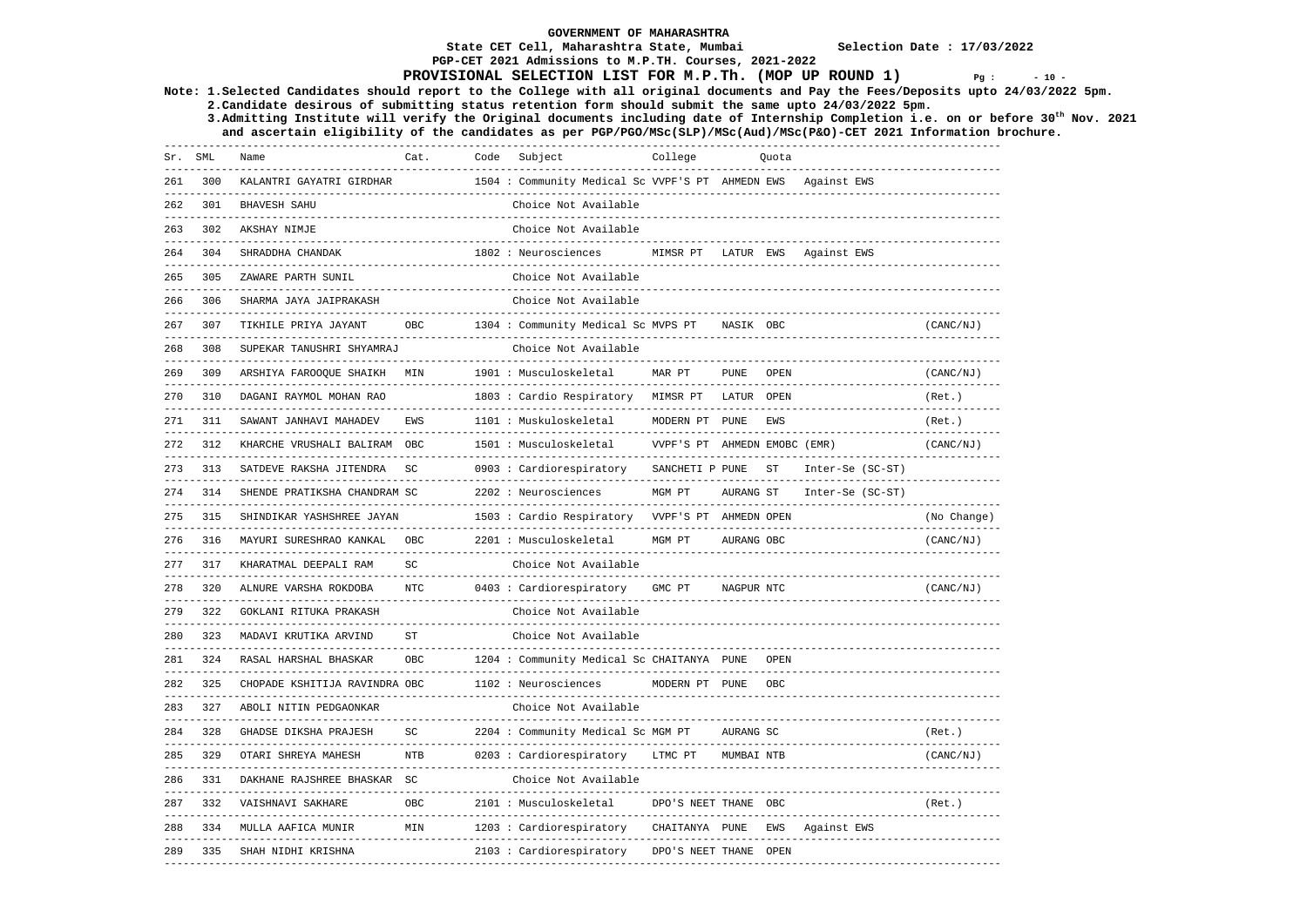**State CET Cell, Maharashtra State, Mumbai Selection Date : 17/03/2022 PGP-CET 2021 Admissions to M.P.TH. Courses, 2021-2022** 

### **PROVISIONAL SELECTION LIST FOR M.P.Th. (MOP UP ROUND 1)**  $Pq : 11 - 12$

**Note: 1.Selected Candidates should report to the College with all original documents and Pay the Fees/Deposits upto 24/03/2022 5pm.** 

 **2.Candidate desirous of submitting status retention form should submit the same upto 24/03/2022 5pm. 3.Admitting Institute will verify the Original documents including date of Internship Completion i.e. on or before 30th Nov. 2021** 

 **and ascertain eligibility of the candidates as per PGP/PGO/MSc(SLP)/MSc(Aud)/MSc(P&O)-CET 2021 Information brochure.** 

|     | Sr. SML             | Name                                                               | Cat.       | Code Subject<br>------------------------------------              | College                             |             | Quota     |                          |                    |             |
|-----|---------------------|--------------------------------------------------------------------|------------|-------------------------------------------------------------------|-------------------------------------|-------------|-----------|--------------------------|--------------------|-------------|
| 290 | 336                 | PAWAR SAKSHI NITIN                                                 |            | Choice Not Available                                              |                                     |             |           |                          |                    |             |
| 291 | 337                 | RUCHITA RAO CHILKAPURWAR                                           |            | 1503 : Cardio Respiratory VVPF'S PT AHMEDN OPEN                   |                                     |             |           |                          |                    |             |
| 292 | 338                 | SHAH RIA SANJAY KOMAL<br>__________________________                |            | Choice Not Available                                              |                                     |             |           |                          |                    |             |
| 293 | 339                 | SHAIKH URUSA KHALID<br>-----------------                           | MTN        | Choice Not Available                                              |                                     |             |           |                          |                    |             |
| 294 | 340                 | BHOLE MEGHANA GANESH                                               | <b>OBC</b> | 0804 : Community Medical Sc B JINDAL P PUNE                       |                                     |             | OBC       |                          |                    | (CANC/NJ)   |
| 295 | 341                 | FAROOQUI BUSHRA MOHD SALA MIN                                      |            | Choice Not Available                                              |                                     |             |           |                          |                    |             |
| 296 | 343                 | NEHA DEVIDAS BORSE<br>--------------------------                   |            | Choice Not Available<br>-----------------------------------       | ----------------------------------- |             |           |                          |                    |             |
| 297 | 344                 | BAMBLE DIPALEE BHAGWAN                                             | ST         | 0601 : Musculoskeletal                                            | KJ SOMAIYA MUMBAI ST                |             |           |                          |                    | (CANC/NJ)   |
| 298 | 345                 | PATEL INDRAYANI RAMKISHOR                                          |            | Choice Not Available                                              |                                     |             |           |                          |                    |             |
| 299 | 347                 | CHAVAN PRITI RAJABHAU                                              | VJA        | 0603 : Cardiorespiratory                                          | KJ SOMAIYA MUMBAI VJA               |             |           |                          |                    | (No Change) |
| 300 | 348                 | MALOKAR ASHWINI PRAMOD                                             |            | 1702 : Neurosciences<br>------------------------                  | DR U. PATI JALGAO OPEN              |             |           |                          |                    |             |
| 301 | ----------<br>349   | -------------------------<br>MAKTEDAR KAUSTUBH JITENDR             |            | 1701 : Musculoskeletal                                            | DR U. PATI JALGAO OPEN              |             |           |                          |                    | (No Change) |
| 302 | 350                 | -------------------------<br>KOLHE NIKITA KRISHNA                  | OBC        | 0804 : Community Medical Sc B JINDAL P PUNE                       |                                     |             | OBC       |                          |                    |             |
| 303 | ------------<br>352 | DIPIKA JAISINGH JADHAV                                             | SC         | Choice Not Available                                              |                                     |             |           |                          |                    |             |
| 304 | 353                 | MUKUND SHUBHANGI DILIP                                             | OBC        | 1502 : Neurosciences                                              | VVPF'S PT AHMEDN NTC                |             |           |                          | Inter-Se (NT2-NT3- |             |
|     | 355                 | --------------------------------<br>THAKRE MINAKSHI SUDHIR         | OBC        | ------------------------------<br>1802 : Neurosciences            | MIMSR PT                            | LATUR VJA   |           |                          | Inter-Se (SC-OBC)  |             |
| 306 | 357                 | APURVA SHRINIVAS MALSHETW                                          |            | 1803 : Cardio Respiratory MIMSR PT LATUR OPEN                     |                                     |             |           |                          |                    | (CANC/NJ)   |
|     | 358                 | PAWAR HARSHADA MAHENDRA                                            |            | 2304 : Community Medical Sc NANDED PT NANDED OPEN                 |                                     |             |           |                          |                    |             |
| 308 | 359                 | BALPANDE MINAKSHI CHARANL OBC                                      |            | 1603 : Cardio Respiratory MIMER PT                                |                                     | PUNE        | OBC       | ------------------------ |                    |             |
| 309 | 360                 | RIDDHI KHANDETOD                                                   |            | Choice Not Available                                              |                                     |             |           |                          |                    |             |
| 310 | 361                 | AMBADE SARA ANAND                                                  | SC         | 0904 : Community Medical Sc SANCHETI P PUNE VJA Inter-Se (SC-OBC) |                                     |             |           |                          |                    |             |
| 311 | 362                 | ________________________________<br>TOSHNIWAL BHAKTI GOKULDAS      |            | 1804 : Community Medical Sc MIMSR PT LATUR OPEN                   |                                     |             |           |                          |                    | (CANC/NJ)   |
| 312 | 363                 | WAGHMARE PRIYANKA DATTATR SC                                       |            | 1503 : Cardio Respiratory VVPF'S PT AHMEDN SC                     |                                     |             |           |                          |                    | (Ret.)      |
| 313 | 364                 | MUDSSIR MAQSUD SHEIKH                                              | MIN        | Choice Not Available                                              |                                     |             |           |                          |                    |             |
| 314 | 365                 | ZAD SANJANA SURESH                                                 | OBC        | Choice Not Available                                              |                                     |             |           |                          |                    |             |
| 315 | 366                 | MHASKE CHETANA SHIVAJI                                             | OBC        | 1304 : Community Medical Sc MVPS PT                               |                                     | NASIK OBC   |           |                          |                    | (Ret.)      |
| 316 | 368                 | WAGHUMBARE RUTUJA BAPURAO OBC                                      |            | 1803 : Cardio Respiratory MIMSR PT LATUR EMOBC (EMR)              |                                     |             |           |                          |                    | (CANC/NJ)   |
| 317 | 369                 | _____________________________________<br><b>GOMES STEFEE PETER</b> |            | 2203 : Cardiorespiratory                                          | MGM PT                              | AURANG OPEN |           |                          |                    |             |
| 318 | 370                 | NIKITA MUKUND BHAIK                                                | <b>ST</b>  | 1601 : Musculoskeletal                                            | MIMER PT                            | <b>PUNE</b> | <b>ST</b> |                          |                    | (CANC/NJ)   |
|     |                     |                                                                    |            |                                                                   |                                     |             |           |                          |                    |             |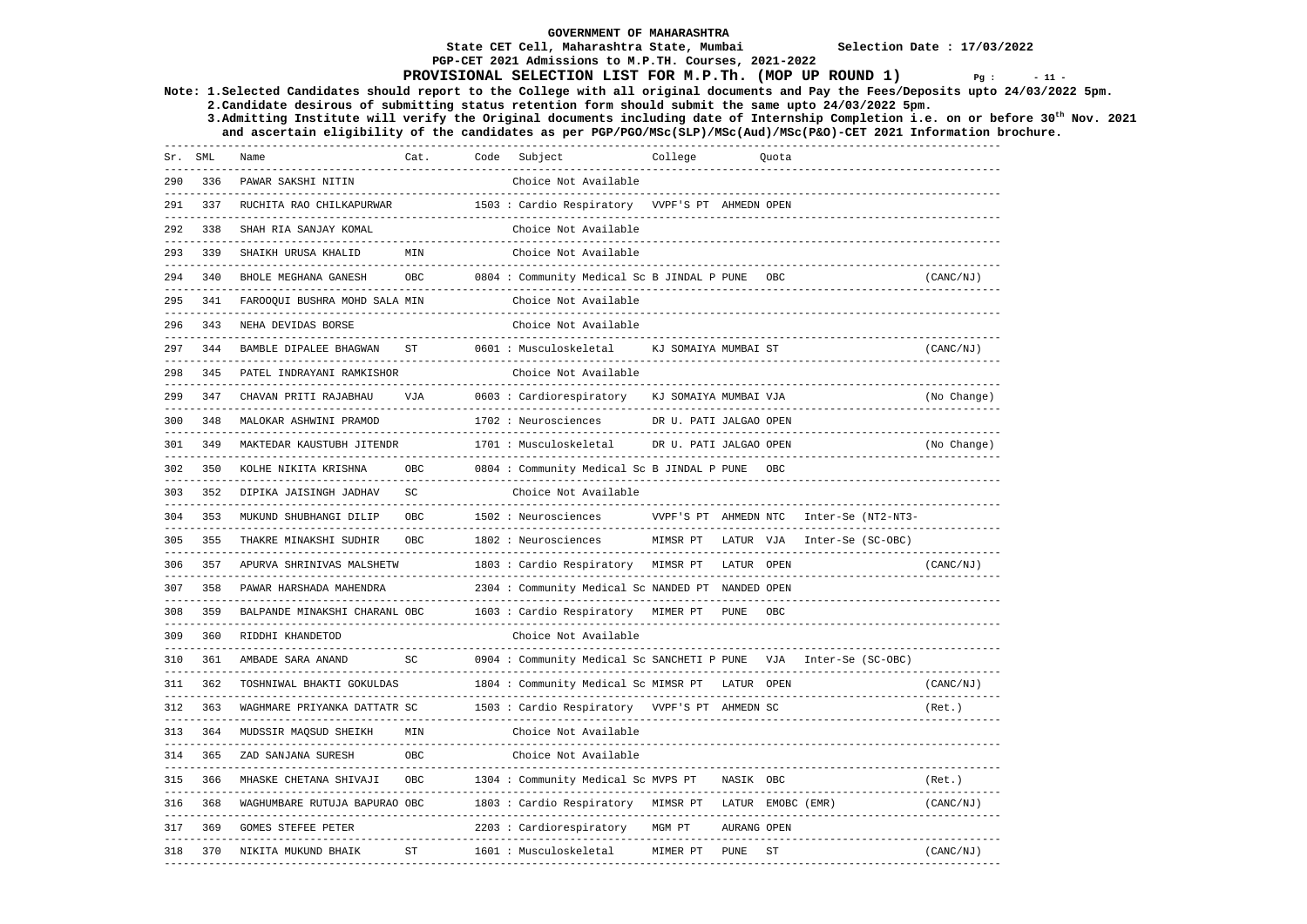## **PGP-CET 2021 Admissions to M.P.TH. Courses, 2021-2022 PROVISIONAL SELECTION LIST FOR M.P.Th. (MOP UP ROUND 1)**  $Pq : 12 - 12$

**Note: 1.Selected Candidates should report to the College with all original documents and Pay the Fees/Deposits upto 24/03/2022 5pm.** 

 **2.Candidate desirous of submitting status retention form should submit the same upto 24/03/2022 5pm.** 

 **3.Admitting Institute will verify the Original documents including date of Internship Completion i.e. on or before 30th Nov. 2021 and ascertain eligibility of the candidates as per PGP/PGO/MSc(SLP)/MSc(Aud)/MSc(P&O)-CET 2021 Information brochure.** 

| Sr. | SML | Name                            | Cat.       | Code | Subject                                           | College                      |                   | Quota |                        |                            |
|-----|-----|---------------------------------|------------|------|---------------------------------------------------|------------------------------|-------------------|-------|------------------------|----------------------------|
| 319 | 371 | SALVE ABHINAV RAVIKANT          |            |      | 2301 : Musculoskeletal                            | NANDED PT NANDED OPEN        |                   |       |                        |                            |
| 320 | 372 | DHAGE KOMAL SHRIKRUSHNA         |            |      | 2301 : Musculoskeletal                            | NANDED PT NANDED EWS         |                   |       | Against EWS            |                            |
| 321 | 373 | BURDE APEKSHA SHANKARRAO        |            |      | 1803 : Cardio Respiratory MIMSR PT LATUR OPEN     |                              |                   |       |                        |                            |
| 322 | 374 | DEOLANKAR APURVA DILLIP         |            |      | Choice Not Available                              |                              |                   |       |                        |                            |
| 323 | 375 | PATHAK SAGRIKA PRASHANT M       |            |      | Choice Not Available                              |                              |                   |       |                        |                            |
| 324 | 378 | RADHIKA RAMESH SAWAL            |            |      | 2304 : Community Medical Sc NANDED PT NANDED OPEN |                              |                   |       |                        |                            |
| 325 | 380 | SHINDE NAMRATA NIVRUTTI OBC     |            |      | Choice Not Available                              |                              |                   |       |                        |                            |
| 326 | 381 | BUTE AARSHA MAHESH              |            |      | Choice Not Available                              |                              |                   |       |                        |                            |
| 327 | 384 | WADHWANI JYOTI MANOHAR          |            |      | 1804 : Community Medical Sc MIMSR PT LATUR OPEN   |                              |                   |       |                        |                            |
| 328 | 386 | BATKULWAR GAYATRI TUKARAM       |            |      | 1804 : Community Medical Sc MIMSR PT              |                              | LATUR OPEN        |       |                        |                            |
| 329 | 387 | JAIN AKSHITA HASMUKH            |            |      | 1003 : Cardio Respiratory SKN PT                  |                              |                   |       | PUNE EWS Against EWS   |                            |
| 330 | 388 | ROHANE RAVINA RAJENDRA          | OBC        |      | 1803 : Cardio Respiratory MIMSR PT                |                              | LATUR EMOBC (EMR) |       |                        | (Ret.)                     |
| 331 | 389 | VISHWAMBHARE MADHURI JANK OBC   |            |      | 1501 : Musculoskeletal                            | VVPF'S PT AHMEDN EMOBC (EMR) |                   |       |                        |                            |
| 332 | 391 | AACHAL BIRELLIWAR               |            |      | Choice Not Available                              |                              |                   |       |                        |                            |
| 333 | 392 | SAKSHI JEETENDRA NERLE          |            |      | 2203 : Cardiorespiratory MGM PT                   |                              |                   |       | AURANG EWS Against EWS |                            |
| 334 | 393 | PATEL SOHAIL ARIF               | MTN        |      | Choice Not Available                              |                              |                   |       |                        |                            |
| 335 |     | 394 BHAGAT ADITI RAJENDRA       | <b>OBC</b> |      | 2201 : Musculoskeletal                            | MGM PT                       | AURANG OBC        |       |                        |                            |
| 336 | 395 | ANSARI SADAF NAAZ MOHD A OBCMIN |            |      | Choice Not Available                              |                              |                   |       |                        |                            |
| 337 | 396 | KASHYAP MONALI SUDESH           | <b>NTC</b> |      | 0403 : Cardiorespiratory                          | GMC PT                       | NAGPUR NTC        |       |                        |                            |
| 338 | 397 | KAVIRAJWAR PRADNYA MANOJ OBC    |            |      | 1203 : Cardiorespiratory                          | CHAITANYA PUNE NTB           |                   |       | Inter-Se (SC-OBC)      |                            |
| 339 | 398 | <b>GORE VARSHA SANJAY</b>       |            |      | 2302 : Neurosciences                              | NANDED PT NANDED OPEN        |                   |       |                        |                            |
| 340 | 399 | GAJBHIYE ASHWINI SUNIL          | SC         |      | 1301 : Musculoskeletal                            | MVPS PT                      | NASIK SC          |       |                        | -------------<br>(CANC/NJ) |
| 341 | 400 | POKHARNA RAHUL RAMESH           | EWS        |      | 2001 : Musculoskeletal                            | MGM PT                       | NEW MU EWS        |       |                        | (CANC/NJ)                  |
| 342 | 401 | CHAVHAN ROHINI NITIN            | VJA        |      | 0904 : Community Medical Sc SANCHETI P PUNE       |                              |                   | VJA   |                        | (CANC/NJ)                  |
| 343 | 402 | RATHOD BHOOMI SANJAY MINA NTB   |            |      | Choice Not Available                              |                              |                   |       |                        |                            |
|     |     | 344 403 POOJA BARWAL            |            |      | Choice Not Available                              |                              |                   |       |                        |                            |
| 345 | 405 | PATIL NAMRATA KRISHNAT          |            |      | Choice Not Available<br>----------------------    |                              |                   |       |                        |                            |
| 346 | 406 | JHA SUSHMITA RANJIT             |            |      | Choice Not Available                              |                              |                   |       |                        |                            |
| 347 | 407 | DESAI NIDHI VINOD               |            |      | Choice Not Available<br>------------------        |                              |                   |       |                        |                            |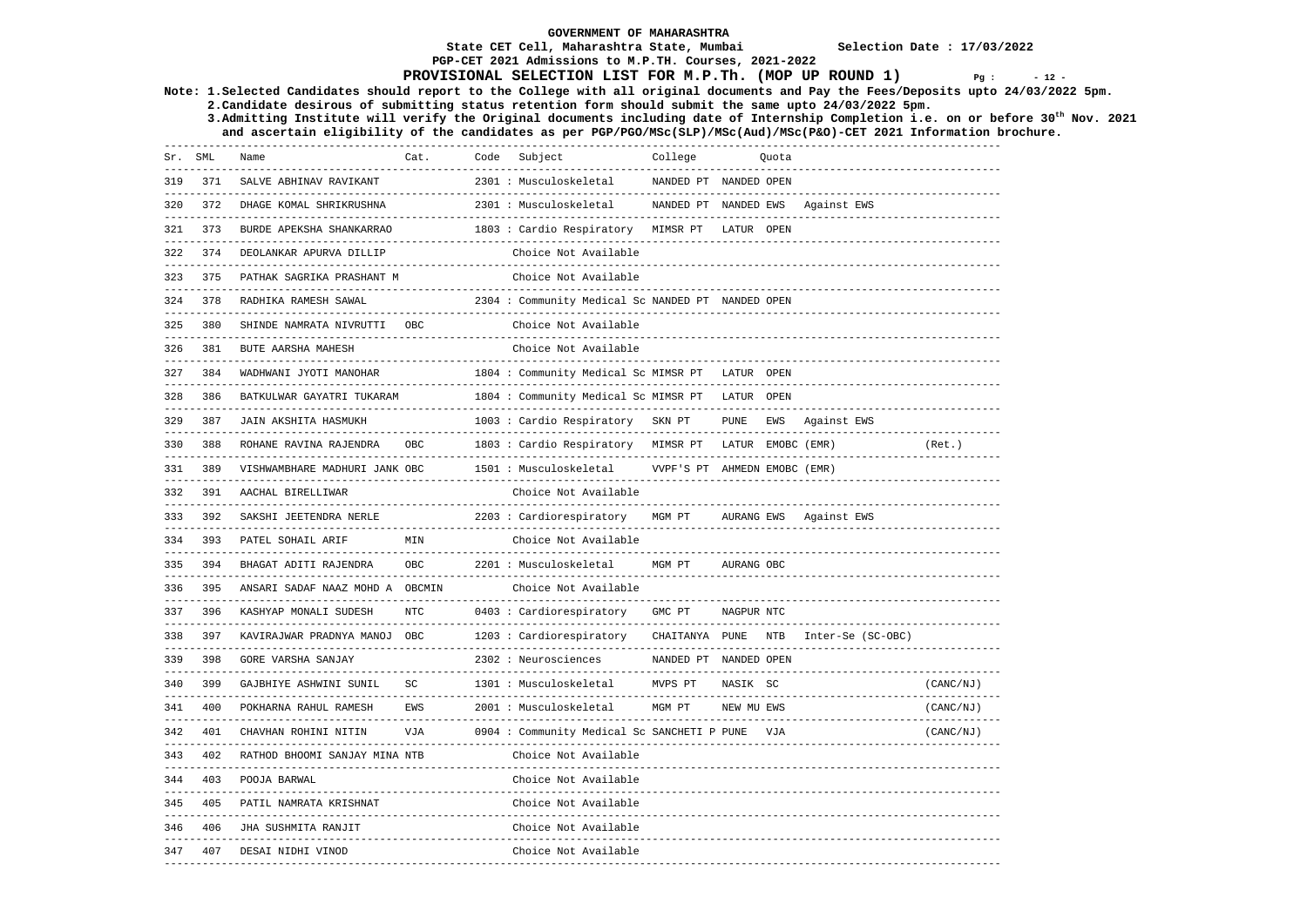**State CET Cell, Maharashtra State, Mumbai Selection Date : 17/03/2022 PGP-CET 2021 Admissions to M.P.TH. Courses, 2021-2022** 

### **PROVISIONAL SELECTION LIST FOR M.P.Th. (MOP UP ROUND 1)**  $Pq : 13 - 14$

**Note: 1.Selected Candidates should report to the College with all original documents and Pay the Fees/Deposits upto 24/03/2022 5pm.** 

 **2.Candidate desirous of submitting status retention form should submit the same upto 24/03/2022 5pm. 3.Admitting Institute will verify the Original documents including date of Internship Completion i.e. on or before 30th Nov. 2021** 

 **and ascertain eligibility of the candidates as per PGP/PGO/MSc(SLP)/MSc(Aud)/MSc(P&O)-CET 2021 Information brochure.** 

|     | -----------------<br>Sr. SML | Name                         | Cat.       | Code | Subject                                          | College               |            | Quota |                    |             |
|-----|------------------------------|------------------------------|------------|------|--------------------------------------------------|-----------------------|------------|-------|--------------------|-------------|
| 348 | 408                          | VISHWAKARMA NEERAJ SIKAND    |            |      | Choice Not Available                             |                       |            |       |                    |             |
| 349 | 409                          | WAYDANDE SNEHA SUBHASH       | SC         |      | 0803 : Cardiorespiratory B JINDAL P PUNE         |                       |            | SC    |                    |             |
| 350 | 410<br>------------          | CHHAJED SNEHA RAJENDRA       |            |      | Choice Not Available                             |                       |            |       |                    |             |
| 351 | 411                          | MAHAJAN NAMRATA RAJENDRA OBC |            |      | Choice Not Available                             |                       |            |       |                    |             |
| 352 | 412                          | SAVLA ANKITA KISHOR          |            |      | 2303 : Cardiorespiratory                         | NANDED PT NANDED OPEN |            |       |                    |             |
| 353 | 414                          | GAIKWAD MAHIMA NAVNATH       |            |      | Choice Not Available                             |                       |            |       |                    |             |
| 354 | 415                          | FUNDE SANDEEP BABASAHEB NTD  |            |      | 0201 : Muskuloskeletal                           | LTMC PT               | MUMBAI NTD |       |                    | (Ret.)      |
| 355 | 416                          | DEVYANI KHUTEMATE            | OBC        |      | 1401 : Musculoskeletal                           | VSPM PT               | NAGPUR NTD |       | Inter-Se (NT2-NT3- |             |
|     | 356 417                      | SATPUTE SHUBHAM DILIP        | <b>NTC</b> |      | 2203 : Cardiorespiratory                         | MGM PT                | AURANG NTC |       |                    | (Ret.)      |
|     | 357 419                      | JAJU RAGHURAJ VIJAY          | EWS        |      | 1602 : Neurosciences                             | MIMER PT PUNE         |            | EWS   |                    | (No Change) |
| 358 | 420                          | SHAH PRIYA KAUSHIK           |            |      | 2303 : Cardiorespiratory                         | NANDED PT NANDED OPEN |            |       |                    |             |
| 359 | 421                          | JADHAV POOJA ARJUN           | VJA        |      | Choice Not Available                             |                       |            |       |                    |             |
| 360 | 423                          | VEEBHA SUDAM JADHAO          | VJA        |      | Choice Not Available                             |                       |            |       |                    |             |
| 361 | 424                          | PARCHANI VITHIKA KAMLESH     |            |      | Choice Not Available                             |                       |            |       |                    |             |
|     | 362 426                      | KALE KRUTIKA ISHWARRAO       | OBC        |      | 1702 : Neurosciences                             | DR U. PATI JALGAO OBC |            |       |                    |             |
|     | 363 427                      | ASHWINI GOVIND KUMBHAR       | OBC        |      | 2205 : Sports Medicine                           | MGM PT                | AURANG OBC |       |                    |             |
| 364 | 428                          | SANKHE MANASI SHRIKANT       | <b>NTD</b> |      | Choice Not Available                             |                       |            |       |                    |             |
| 365 | 430                          | SAROKTE NEHA PRAVIN          | ST         |      | 0701 : Musculoskeletal                           | TERNA PT NEW MU ST    |            |       |                    | (No Change) |
| 366 | 431                          | SHRIVASTAVA VAISHNAVI VIL    |            |      | Choice Not Available                             |                       |            |       |                    |             |
| 367 | 432                          | KOTHARI SAKSHI SUDHIR        |            |      | Choice Not Available                             |                       |            |       |                    |             |
|     | 368 433                      | PRIYANKA SAHU                | EWS        |      | 0603 : Cardiorespiratory KJ SOMAIYA MUMBAI EWS   |                       |            |       |                    | (CANC/NJ)   |
|     | 369 434                      | KHEDEKAR VAISHNAV ANIL       | <b>OBC</b> |      | Choice Not Available                             |                       |            |       |                    |             |
| 370 | 436                          | VISHAKHA NARENDRA PATIL OBC  |            |      | Choice Not Available                             |                       |            |       |                    |             |
| 371 | 440                          | JOSHI SHIKHI GHANSHYAM CH    |            |      | Choice Not Available                             |                       |            |       |                    |             |
| 372 | 441                          | AMISHA ANAND ANGLE           |            |      | Choice Not Available                             |                       |            |       |                    |             |
| 373 | 442                          | GAIKWAD TRUPTI RAJENDRA SC   |            |      | 1301 : Musculoskeletal                           | MVPS PT               | NASIK SC   |       |                    | (CANC/NJ)   |
| 374 | 443                          | SHINDE DARSHANA NETAJI       | OBC        |      | 2304 : Community Medical Sc NANDED PT NANDED OBC |                       |            |       |                    |             |
| 375 | 444                          | ANIJA NAIR                   |            |      | Choice Not Available                             |                       |            |       |                    |             |
| 376 | 445                          | PATHAK ADITI RAMESH          |            |      | Choice Not Available                             |                       |            |       |                    |             |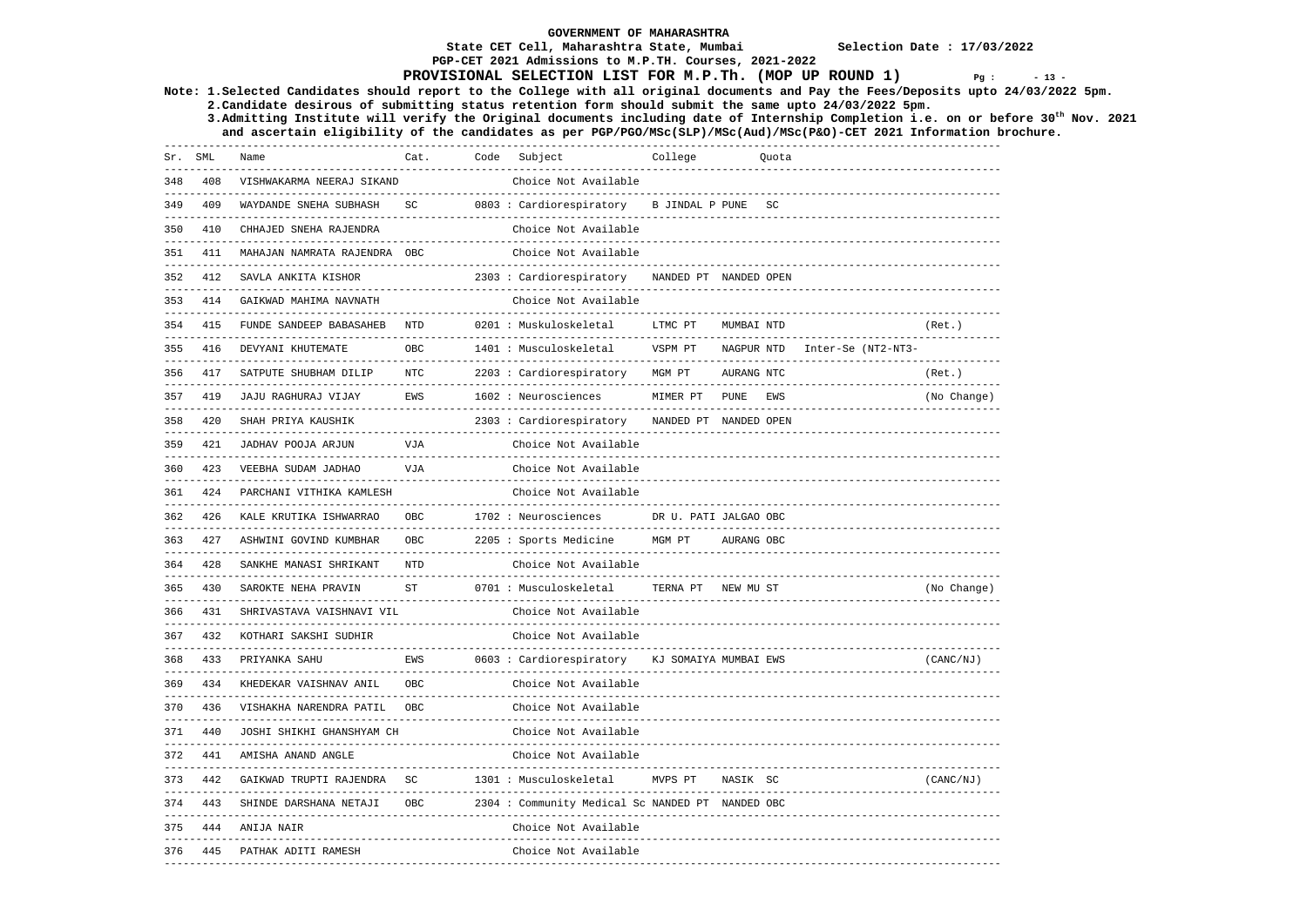### **State CET Cell, Maharashtra State, Mumbai Selection Date : 17/03/2022 PGP-CET 2021 Admissions to M.P.TH. Courses, 2021-2022**

## **PROVISIONAL SELECTION LIST FOR M.P.Th. (MOP UP ROUND 1)**  $Pq : 14 - 14$

**Note: 1.Selected Candidates should report to the College with all original documents and Pay the Fees/Deposits upto 24/03/2022 5pm.** 

 **2.Candidate desirous of submitting status retention form should submit the same upto 24/03/2022 5pm.** 

 **3.Admitting Institute will verify the Original documents including date of Internship Completion i.e. on or before 30th Nov. 2021 and ascertain eligibility of the candidates as per PGP/PGO/MSc(SLP)/MSc(Aud)/MSc(P&O)-CET 2021 Information brochure.** 

|     | Sr. SML | Name<br>--------------------------------------                         | Cat.           | Code Subject                                                                  | College              |             | Quota<br>-------------------------------- |             |
|-----|---------|------------------------------------------------------------------------|----------------|-------------------------------------------------------------------------------|----------------------|-------------|-------------------------------------------|-------------|
| 377 | 446     | BHAD PRANAY PARASRAM<br>--------------------------------               | <b>NTB</b>     | -----------------------------------<br>0203 : Cardiorespiratory               | LTMC PT              | MUMBAI NTB  |                                           | (No Change) |
| 378 | 447     | MAWASI DEEPALI RAMESH                                                  | <b>ST</b>      | --------------------------------<br>0601 : Musculoskeletal                    | KJ SOMAIYA MUMBAI ST |             |                                           | (CANC/NJ)   |
|     | 379 448 | RITANSHU SANJAY AUTADE                                                 | OBC            | Choice Not Available                                                          |                      |             |                                           |             |
|     |         | 380 449 GORE YOGITA DEVIDAS                                            |                | Choice Not Available                                                          |                      |             |                                           |             |
|     | 381 450 | CHOPADE SWATEJA SUBHASH SC                                             |                | 1801 : Muskuloskeletal                                                        | MIMSR PT LATUR SC    |             |                                           | (Ret.)      |
|     | 382 451 | SHAH SHRUSHTI AMUL                                                     |                | Choice Not Available                                                          |                      |             |                                           |             |
|     | 383 452 | ADHAL PRANALI SITARAM                                                  | <b>ST</b>      | 0601 : Musculoskeletal                                                        | KJ SOMAIYA MUMBAI ST |             |                                           |             |
|     |         | 384 453 BHANGARE UJJWAL PRAKASH ST                                     |                | Choice Not Available                                                          |                      |             |                                           |             |
|     | 385 454 | TOSHNIWAL PAYAL UMESH                                                  |                | Choice Not Available                                                          |                      |             |                                           |             |
|     | 386 455 | SHAIKH SAMIYA AYUBKHAN                                                 | OBCMIN         | Choice Not Available                                                          |                      |             |                                           |             |
|     |         | 387 456 PRATIKSHA ASHOKRAO SHINDE                                      |                | Choice Not Available                                                          |                      |             |                                           |             |
|     |         | 388 458 MALOKAR SAKSHI SANJAY                                          | OBC            | Choice Not Available                                                          |                      |             |                                           |             |
|     |         | 389 459 TIKEKAR SHWETALI SUDHIR                                        |                | Choice Not Available                                                          |                      |             |                                           |             |
|     |         | 390 460 MUNOT AARTI PRAKASHCHAND                                       |                | Choice Not Available                                                          |                      |             |                                           |             |
|     |         | 391 461 GIRE ARCHANA MAROTI                                            |                | Choice Not Available                                                          |                      |             |                                           |             |
|     |         | 392 462 MUNDHE SMITA SURESH                                            | <b>NTD</b>     | Choice Not Available                                                          |                      |             |                                           |             |
|     |         | 393 463 INGALE VISHAKHA RAJU                                           | <b>NTB</b>     | Choice Not Available                                                          |                      |             |                                           |             |
|     |         | 394 464 KARANDE TANVI VAIBHAV                                          | SC             | 1301 : Musculoskeletal                                                        | MVPS PT              | NASIK SC    |                                           |             |
|     |         | 395 465 TANNIR SANJANA RAVINDRA                                        | OBC            | Choice Not Available                                                          |                      |             |                                           |             |
|     | 396 469 | AHIREKAR ANIKET RAMCHANDR EWS<br>------------------------------------- |                | 0904 : Community Medical Sc SANCHETI P PUNE<br>------------------------------ |                      |             | EWS<br>----------------                   | (Ret.)      |
|     |         | 397 470 KHAN UNEZA JAVED                                               | $\texttt{MIN}$ | 1901 : Musculoskeletal                                                        | MAR PT               | <b>PUNE</b> | OPEN                                      |             |
|     | 398 471 | SIDDIQUI AYESHA SALIM AHM MIN<br>----------------------------          |                | Choice Not Available                                                          |                      |             |                                           |             |
|     |         | 399 472 BANGAR KOMAL GAUTAM                                            | SC             | 2302 : Neurosciences MANDED PT NANDED SC                                      |                      |             |                                           |             |
|     |         | 400 473 DANDE VAISHNAVI VIJAYRAO                                       |                | Choice Not Available                                                          |                      |             |                                           |             |
|     |         | 401 474 SHEIKH KAYANATH BANU MOHA MIN                                  |                | Choice Not Available                                                          |                      |             |                                           |             |
|     |         | 402 475 VAISHNAVI ASHISH RATHOD VJA                                    |                | Choice Not Available                                                          |                      |             |                                           |             |
|     |         | 403 476 NANDALA PRANITA VENKATY                                        |                | Choice Not Available                                                          |                      |             |                                           |             |
| 404 | 477     | SHRUTI MAHAJAN                                                         |                | Choice Not Available                                                          |                      |             |                                           |             |
|     |         | 405 479 VAIDKAR TEJASWINI PANDURA NTC                                  |                | 0901 : Musculoskeletal                                                        | SANCHETI P PUNE      |             | NTC                                       |             |
|     |         |                                                                        |                |                                                                               |                      |             |                                           |             |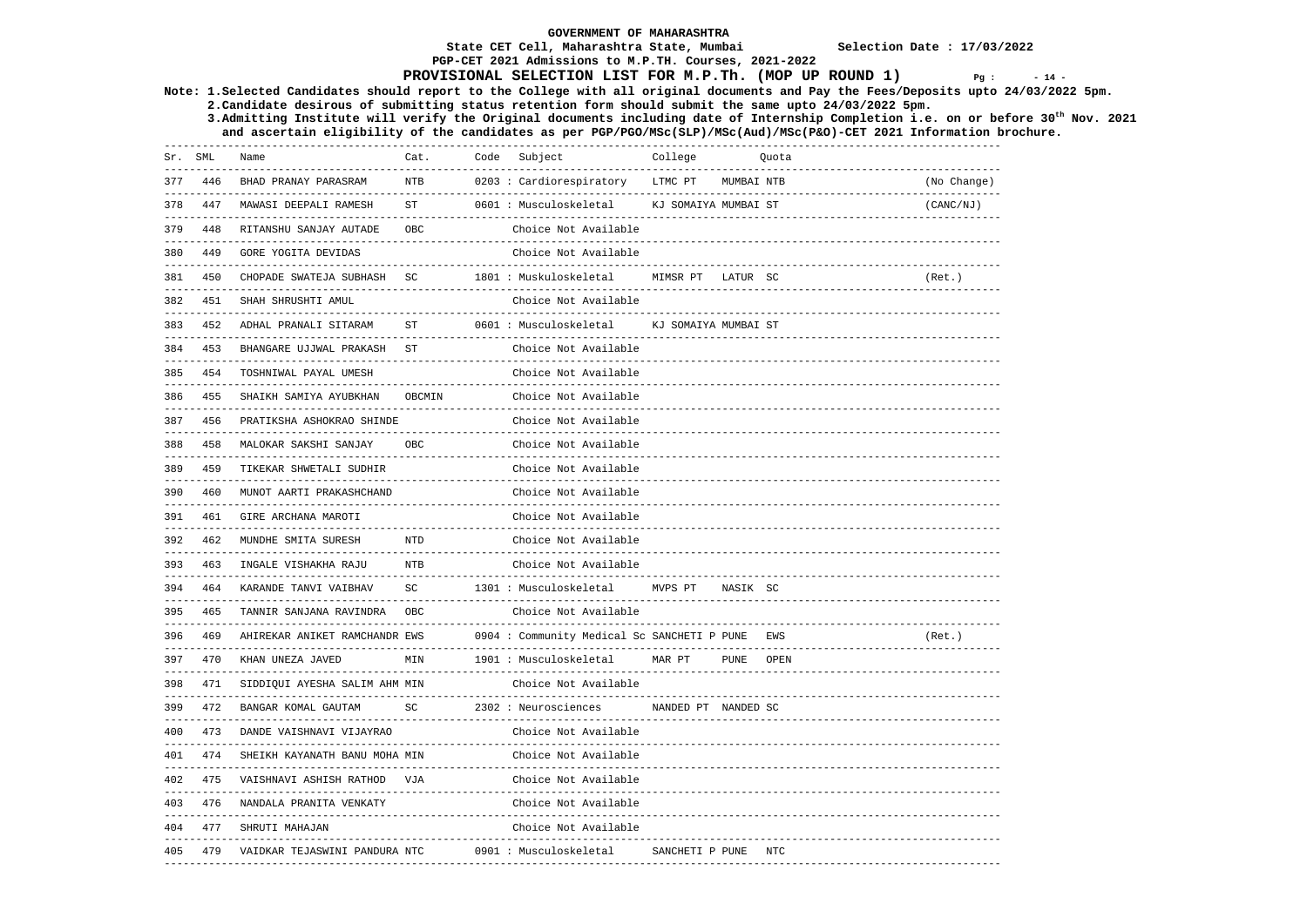### **State CET Cell, Maharashtra State, Mumbai Selection Date : 17/03/2022**

## **PGP-CET 2021 Admissions to M.P.TH. Courses, 2021-2022 PROVISIONAL SELECTION LIST FOR M.P.Th. (MOP UP ROUND 1)**  $Pq : 15 - 15$

**Note: 1.Selected Candidates should report to the College with all original documents and Pay the Fees/Deposits upto 24/03/2022 5pm.** 

 **2.Candidate desirous of submitting status retention form should submit the same upto 24/03/2022 5pm.** 

 **3.Admitting Institute will verify the Original documents including date of Internship Completion i.e. on or before 30th Nov. 2021 and ascertain eligibility of the candidates as per PGP/PGO/MSc(SLP)/MSc(Aud)/MSc(P&O)-CET 2021 Information brochure.** 

| Sr. SML |         | Name                                                          | Cat.                    | Code | Subject                                                     | College             |           | Quota |                       |         |
|---------|---------|---------------------------------------------------------------|-------------------------|------|-------------------------------------------------------------|---------------------|-----------|-------|-----------------------|---------|
| 406     | 481     | MALBHAGE POOJA BABURAO                                        | OBCPH                   |      | 0303 : Cardiorespiratory                                    | TNMC PT             |           |       | MUMBAI PHOBC (PH-OBC) | (Ret. ) |
| 407     | 482     | BORDE GAYATRI VIJAY                                           |                         |      | Choice Not Available                                        |                     |           |       |                       |         |
| 408     | 483     | ALFAIZ JAKIR TAMBOLI                                          | OBCMIN                  |      | 1004 : Community Medical Sc SKN PT                          |                     | PUNE      | NTC   | Inter-Se (NT2-NT3-    |         |
| 409     | 484     | CHAVHAN HARSHADA HANWANTR                                     |                         |      | Choice Not Available                                        |                     |           |       |                       |         |
| 410     | 487     | DESHMUKH SHIVANI VIJAY                                        |                         |      | Choice Not Available                                        |                     |           |       |                       |         |
| 411     | 489     | RUPDA PRIYANSHI MANOJ                                         |                         |      | Choice Not Available                                        |                     |           |       |                       |         |
| 412     | 492     | DONGRE JANHVI VIJAY                                           | OBC                     |      | Choice Not Available                                        |                     |           |       |                       |         |
| 413     | 494     | THAWRANI SONALI SANJAY                                        |                         |      | Choice Not Available                                        |                     |           |       |                       |         |
| 414     | 495     | DODANI NIKITA LALCHAND                                        |                         |      | Choice Not Available<br>------------------------            |                     |           |       |                       |         |
| 415     | 496     | KAJALE SACHIN MOHAN<br>-----------------------------------    | OBC<br>------           |      | 2004: Community Medical Sc MGM PT                           |                     | NEW MU ST |       | Inter-Se (SC-OBC)     |         |
|         | 416 497 | THOOL NIKITA BHASKAR                                          | SC                      |      | Choice Not Available                                        |                     |           |       |                       |         |
| 417     | 499     | SURYAWANSHI MANOJ SHANKAR SC                                  |                         |      | Choice Not Available                                        |                     |           |       |                       |         |
| 418     | 500     | HINDUJA SIMRAN ISHWARLAL<br>--------------------------------- |                         |      | Choice Not Available                                        |                     |           |       |                       |         |
| 419     | 501     | SADAR TRUPTI ARUN<br>_____________________                    | SC                      |      | Choice Not Available                                        |                     |           |       |                       |         |
| 420     | 502     | NIKHADE DHANASHRI NARENDR SC                                  |                         |      | Choice Not Available                                        |                     |           |       |                       |         |
| 421     | 503     | KARNAHKE JAYSHREE RAVI                                        | <b>ST</b>               |      | 1402 : Neurosciences                                        | VSPM PT             | NAGPUR ST |       |                       | (Ret.)  |
| 422     | 504     | JANGHEL BHAVNA NIRMAL                                         | <b>OBC</b>              |      | Choice Not Available                                        |                     |           |       |                       |         |
| 423     | 505     | KANKUTE SAMPADA SUBHASHRA SC                                  |                         |      | 2201 : Musculoskeletal                                      | MGM PT              | AURANG SC |       |                       |         |
| 424     | 506     | KIRTANE CHAITALI VIKAS<br>----------------------------------- | SC                      |      | Choice Not Available                                        |                     |           |       |                       |         |
| 425     | 507     | PATIL RUCHI KISHOR                                            | <b>OBC</b>              |      | 2303 : Cardiorespiratory                                    | NANDED PT NANDED ST |           |       | Inter-Se (SC-OBC)     |         |
| 426     | 509     | PORE YASH JITENDRA                                            | <b>OBC</b>              |      | Choice Not Available<br>----------------------------------- |                     |           |       |                       |         |
| 427     | 510     | KHARCHE KALYANI SANJAY                                        | OBC<br>---------------- |      | Choice Not Available                                        |                     |           |       |                       |         |
| 428     | 511     | NIKITA RAMKISHAN ZAGADE                                       | <b>OBC</b>              |      | Choice Not Available<br>______________________________      |                     |           |       |                       |         |
| 429     | 512     | PATTNAIK PRACHI HARIBOLA                                      |                         |      |                                                             |                     |           |       |                       |         |
|         |         |                                                               |                         |      | Choice Not Available                                        |                     |           |       |                       |         |
| 430     | 513     | GANDOTRA JANHAVI BALBIR N                                     |                         |      | Choice Not Available                                        |                     |           |       |                       |         |
| 431     |         | 514 PATIL DIVYA SURAJ                                         | <b>OBC</b>              |      | Choice Not Available                                        |                     |           |       |                       |         |
| 432     | 515     | INGLE GAURI SHRIDHAR                                          |                         |      | Choice Not Available                                        |                     |           |       |                       |         |
| 433     | 517     | PARMAR NEHA SURESH<br>----------------------------------      | VJA                     |      | ---------------------<br>Choice Not Available               |                     |           |       |                       |         |